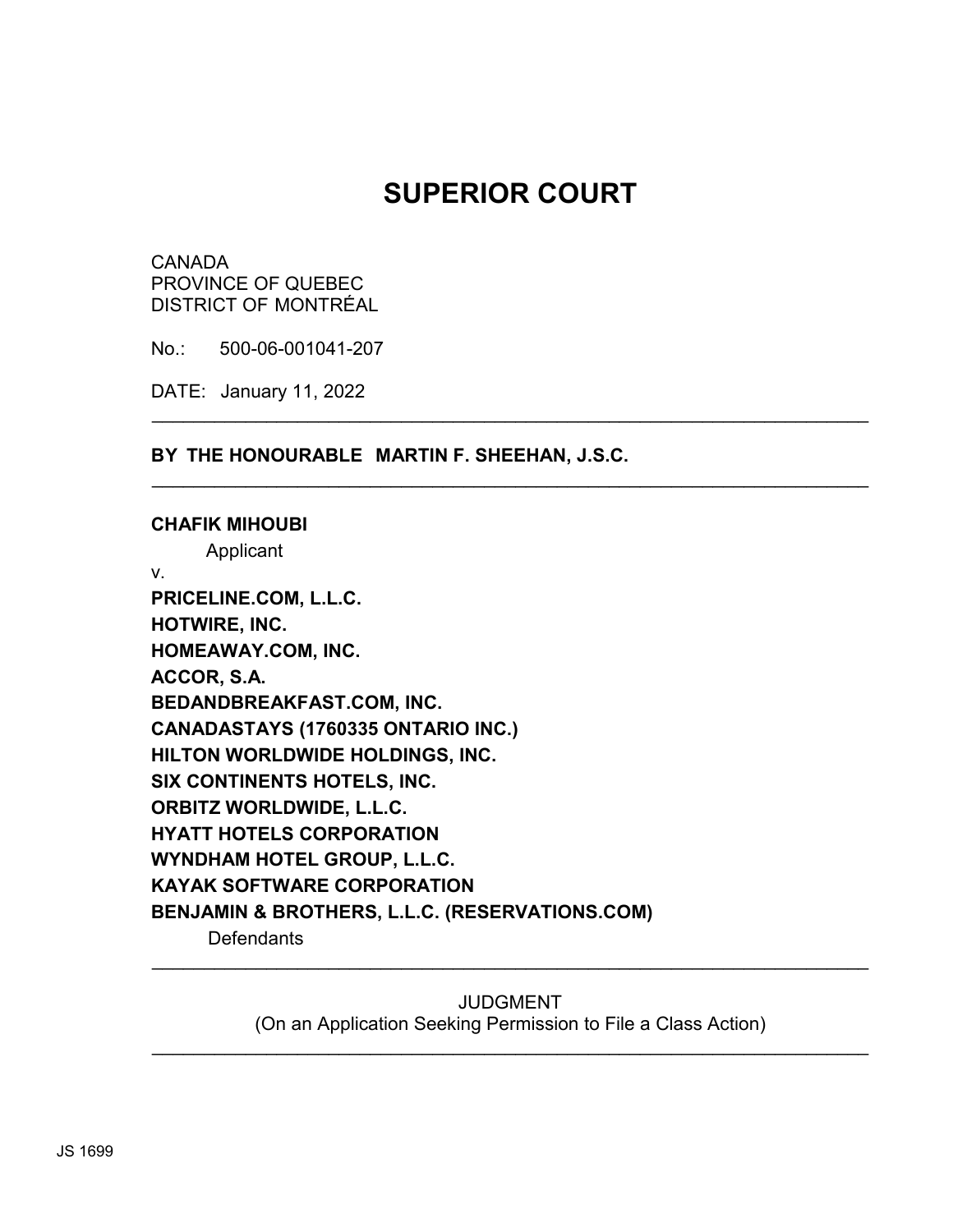# **OVERVIEW**

[1] The Applicant, Chafik Mihoubi, seeks permission to file a class action on behalf of Quebec consumers who reserved rooms through Defendants' websites. He alleges that, during the course of the reservation process, Defendants advertise an initial price and subsequently charge a higher price in violation of s. 224 of the Quebec *Consumer Protection Act* [1](#page-1-0) ("**CPA**").

[2] Defendants contest the application on the basis that the criteria for the authorization of a class action are not met. In particular, Defendants allege that the CPA does not apply to contracts regarding "the sale, lease or construction of an immovable".<sup>[2](#page-1-1)</sup>

# **ANALYSIS**

[3] The Court must determine whether the Applicant meets the requirements for the issuance of a class action.

[4] If the answer to this question is yes, then the Court must describe the class whose members will be bound by the class action judgment, appoint a representative plaintiff as well as identify the main issues to be dealt with collectively and the conclusions sought in relation to those issues.

# **1. Does Applicant Meet the Requirements for the Authorization of a Class Action?**

# **1.1 Conclusion**

[5] Considering the low threshold that is applicable at this stage, the requirements are met and the class action is authorized.

# <span id="page-1-3"></span>**1.2 Legal Principles**

[6] A class action is a procedure by which a person, the class representative, sues on behalf of all members of a group that have a similar claim. Because the class representative is not specifically mandated to act on behalf of these members, prior authorization of the Court is required before a class action can be filed.<sup>[3](#page-1-2)</sup>

[7] Article 574 CCP provides that an application for authorization to file a class action must set out: i) the facts on which the class action is based; ii) the nature of the class action; and iii) the class on whose behalf the representative intends to act.

<span id="page-1-1"></span><span id="page-1-0"></span> <sup>1</sup> *Consumer Protection Act*, CQLR c. P-40.1.

<span id="page-1-2"></span><sup>&</sup>lt;sup>2</sup> CPA, sections 6 and 6.1.<br><sup>3</sup> *L'Oratoire Saint Joseph C* 

<sup>3</sup> *L'Oratoire Saint*‑*Joseph du Mont*‑*Royal* c. *J.J.*, 2019 CSC 35, para. 6.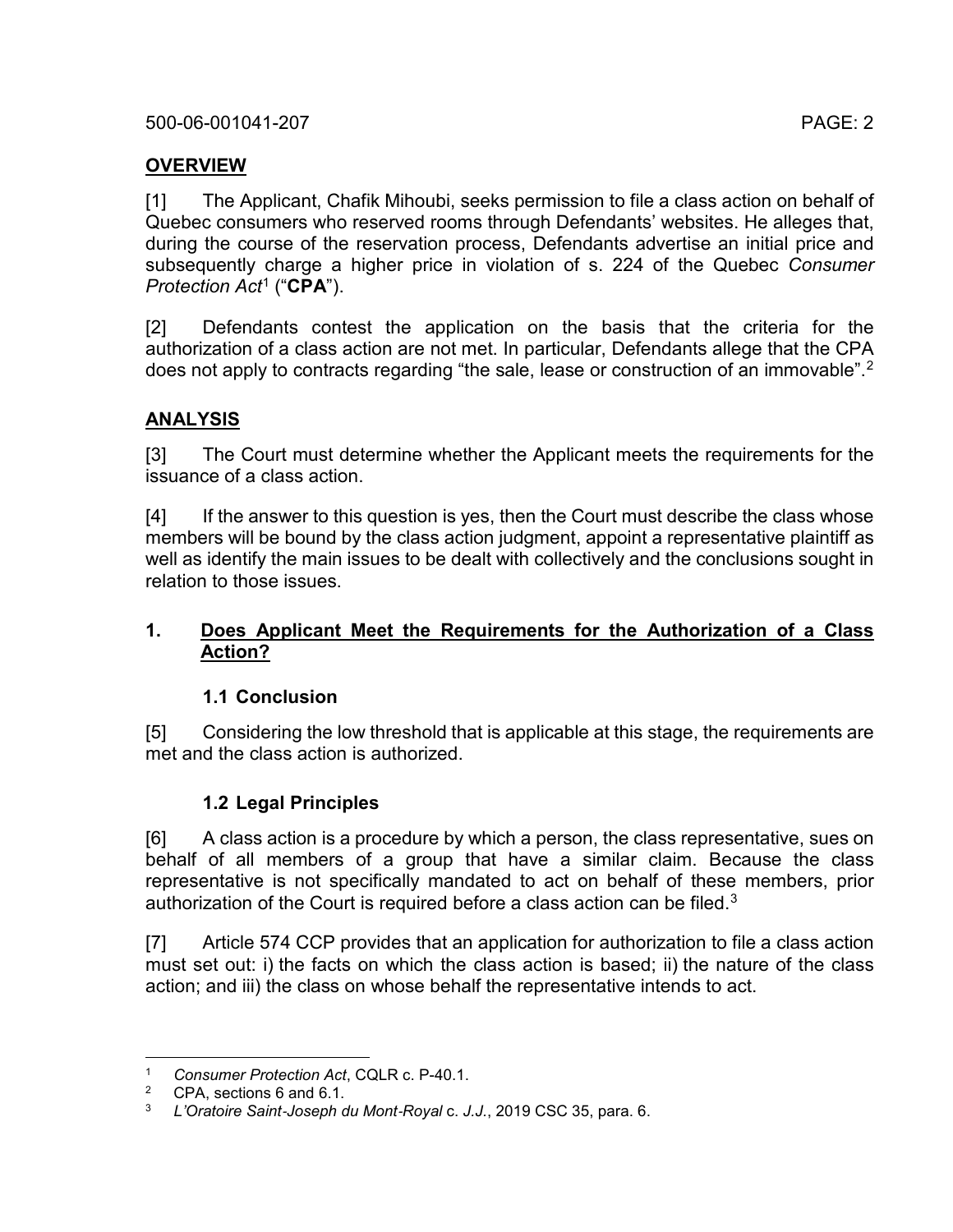- 1° the claims of the members of the class raise identical, similar or related issues of law or fact;
- 2° the facts alleged appear to justify the conclusions sought;
- 3° the composition of the class makes it difficult or impracticable to apply the rules for mandates to take part in judicial proceedings on behalf of others or for consolidation of proceedings; and
- <span id="page-2-3"></span>4° the class member appointed as representative plaintiff is in a position to properly represent the class members.

[9] The court's role at the authorization stage has been described as "screening." It must weed out those untenable and frivolous cases that clearly do not meet the requirements for the issuance of class action (article 575 CCP). The threshold is low. The requirements must be interpreted in a broad and liberal fashion designed to give effect to the social goals of class actions (facilitating access to justice, modifying harmful behaviour and preserving scarce judicial resources). When all four criteria are met, the court has no discretion to refuse the authorization. Moreover, if a doubt remains at the end of the analysis, this doubt should benefit the applicant and the authorization should be granted.<sup>[4](#page-2-0)</sup>

<span id="page-2-4"></span>[10] Nonetheless, the social objectives of class actions are not a substitute for the authorization conditions, and one must be careful not to authorize a class action that does not satisfy them simply because the proposed claim meets those objectives.<sup>[5](#page-2-1)</sup> Indeed, while it is true that class actions constitute a formidable tool for access to justice, those who are called upon to defend against them should only be forced to do so against actions that are sustainable  $6$ 

<span id="page-2-5"></span><span id="page-2-0"></span> <sup>4</sup> *Desjardins Cabinet de services financiers inc.* c. *Asselin*, 2020 CSC 30, paras. 27, 55, 116 and 156; *L'Oratoire Saint*‑*Joseph du Mont*‑*Royal* c. *J.J.*, *supra*, not[e 3,](#page-1-3) paras. 6, 8, 18, 19, 20, 56 and 58; *Vivendi Canada Inc.* v. *Dell'Aniello*, 2014 CSC 1, paras. 1, 37, 55 and 67; *Infineon Technologies AG* v. *Option Consommateurs*, 2013 CSC 59, paras. 59 to 61; *Apple Canada inc.* c. *Badaoui*, 2021 QCCA 432, para. 25; *Benamor* c. *Air Canada*, 2020 QCCA 1597, para. 35; *Godin* c. *Aréna des Canadiens inc.*, 2020 QCCA 1291, paras. 49 and 50; *Tenzer* c. *Huawei Technologies Canada Co. Ltd.*, 2020 QCCA 633, para. 20 (Request of settlement approval granted, 2021 QCCS 4663); *Belmamoun* c. *Ville de Brossard*, 2017 QCCA 102, paras. 73 and 74; *Charles* c. *Boiron Canada inc.*, 2016 QCCA 1716, paras. 40 to 43 (Motion for leave to appeal to the Supreme Court dismissed with dissent (Can C.S., 2017-05-04) 37366); *Union des consommateurs* c. *Bell Canada*, 2012 QCCA 1287, para. 117 (Motion for permission to appeal to the Supreme Court of Canada dismissed (S.C. Can., 2013-01-17) 34994).

<span id="page-2-1"></span><sup>5</sup> *Rozon* c. *Les Courageuses*, 2020 QCCA 5, para. 70 (Motion for permission to appeal to the Supreme Court of Canada dismissed (S.C. Can, 2020-11-16, 39115)).

<span id="page-2-2"></span><sup>6</sup> *Harvey* c. *Vidéotron*, 2021 QCCA 1183, para. 21; *Levy* c. *Nissan Canada inc.*, 2021 QCCA 682, para. 27.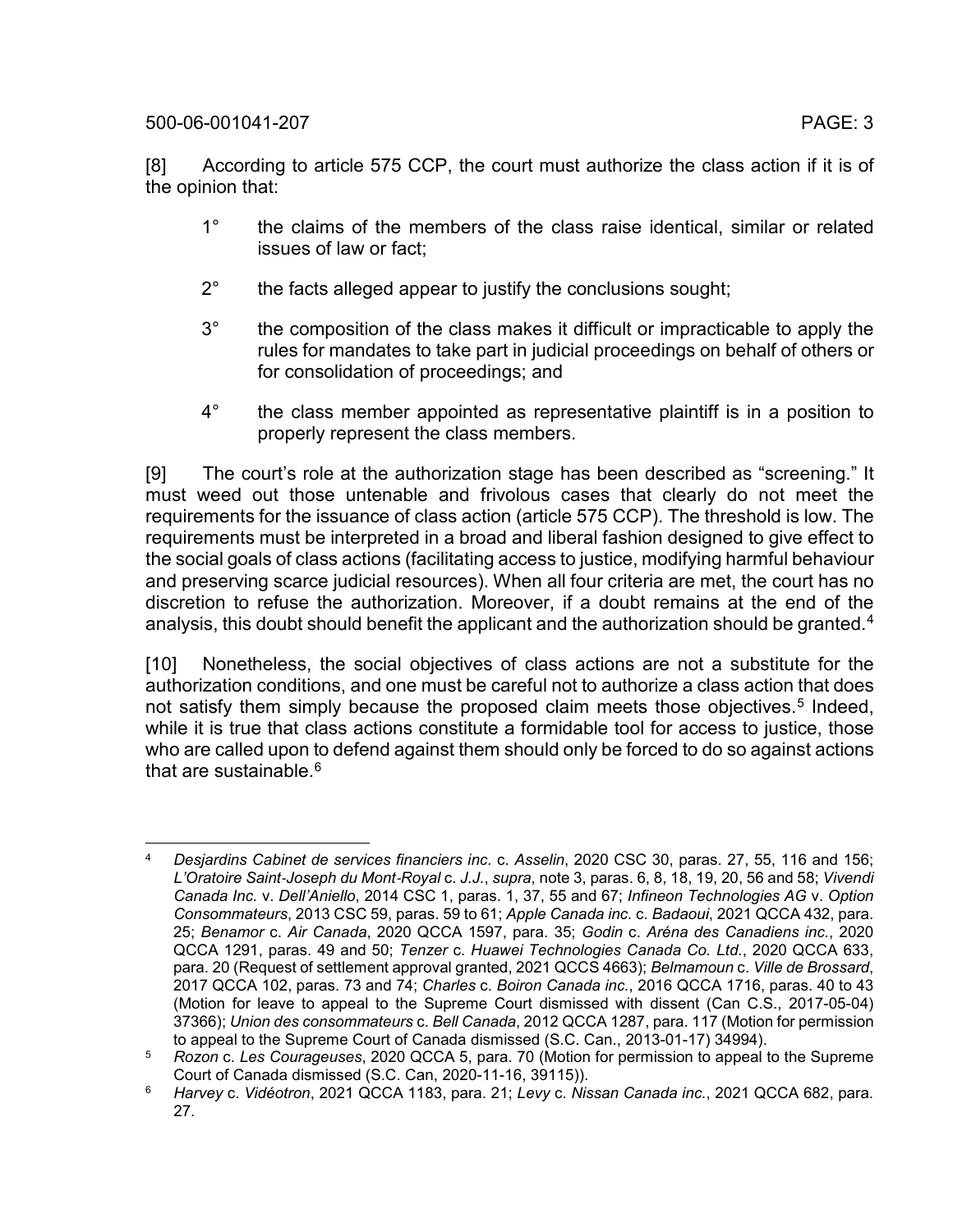[11] This requirement is usually easy to meet.

[12] It is not required that the claims of group members be identical or that the determination of common issues lead to the complete resolution of the case. Common questions do not necessarily require common answers.[7](#page-3-0) Nevertheless, some of the issues must be sufficiently interrelated, so that their adjudication will benefit all members.<sup>[8](#page-3-1)</sup> A single identical, similar or related question of law is sufficient "provided that it is significant enough to affect the outcome of the class action" or to enable "all the claims to move forward."[9](#page-3-2)

[13] Furthermore, when there are multiple defendants, it is not necessary for the class representative nor other class members to have a personal cause of action against each of the defendants. [10](#page-3-3)

# <span id="page-3-6"></span>1.2.2 Allegations that Appear to Justify the Conclusions Sought (Article 575(2) CCP)

[14] With regard to the second criterion, article 575 CCP states that the facts alleged must "appear" to justify the conclusions sought.

[15] While it is possible to "read between the lines" in order to discern an arguable cause of action, the approach rests first, on the allegations of the proceeding.[11](#page-3-4) Vague, general or imprecise claims are not sufficient to meet this burden. Nor are mere assertions made without factual basis or claims which are hypothetical or purely speculative.<sup>[12](#page-3-5)</sup>

<span id="page-3-1"></span><span id="page-3-0"></span> <sup>7</sup> *Vivendi Canada inc.* v. *Dell'Aniello*, *supra*, note [4,](#page-2-3) para. 59.

<sup>8</sup> Pierre-Claude LAFOND, *Le recours collectif, le rôle du juge et sa conception de la justice : impact et évolution*, Cowansville, Éditions Yvon Blais, 2006, p. 92.

<span id="page-3-2"></span><sup>9</sup> *L'Oratoire Saint*‑*Joseph du Mont*‑*Royal* c. *J.J.*, *supra*, note [3,](#page-1-3) paras. 6, 8 and 44; *Vivendi Canada inc.*  v. *Dell'Aniello*, *supra*, note [4,](#page-2-3) paras. 42, 53 to 59 and 72; *Infineon Technologies AG* v. *Option consommateurs*, *supra,* note [4,](#page-2-3) para. 72; *Apple Canada inc.* c. *Badaoui, supra,* note [4,](#page-2-3) para. 62; *Rozon*  c. *Les Courageuses*, *supra*, note [5,](#page-2-4) para. 74; *Comité d'environnement de La Baie Inc.* c. *Société d'électrolyse et de chimie Alcan Ltée*, [1990] R.J.Q. 655 (C.A.), paras. [22 and 23.](https://unik.caij.qc.ca/permalien/fr/qc/qcca/doc/1990/1990canlii3338/1990canlii3338?anchor=par22)

<span id="page-3-3"></span><sup>10</sup> *L'Oratoire Saint*‑*Joseph du Mont*‑*Royal* c. *J.J.*, *supra*, note [3,](#page-1-3) para. 44; *Bank of Montreal* v. *Marcotte*, 2014 SCC 55, paras. 41 to 47.

<span id="page-3-4"></span><sup>11</sup> *Desjardins Cabinet de services financiers inc.* c. *Asselin*, *supra*, not[e 4,](#page-2-3) par. 11 to 21; *Haroch* c. *Toronto-Dominion Bank*, 2021 QCCA 1504, paras. 13 and 14.

<span id="page-3-5"></span><sup>12</sup> *L'Oratoire Saint*‑*Joseph du Mont*‑*Royal* c. *J.J.*, *supra*, note [3,](#page-1-3) para. 59; *Infineon Technologies AG* v. *Option consommateurs*, *supra,* note [4,](#page-2-3) para. 67; *Charles* c. *Boiron Canada inc.*, *supra,* note [4,](#page-2-3) para. 43.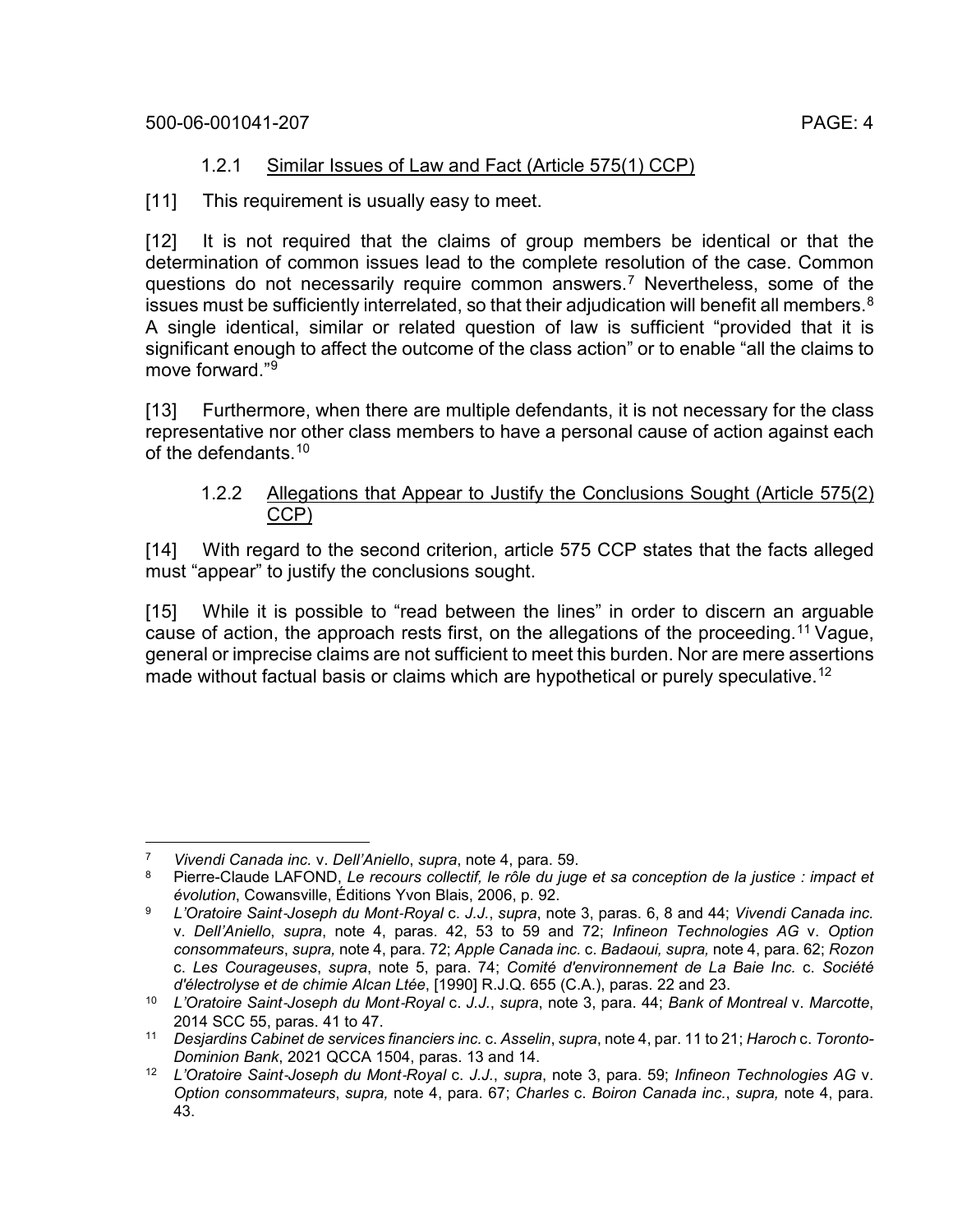[16] This being said, the applicant's burden is one of demonstration, not proof. The applicant does not need to show that the claim is likely to succeed. All that is required is that the applicant demonstrates, on a *prima facie* basis, that there is an arguable case in light of the facts and the applicable law.  $13$ 

<span id="page-4-0"></span>[17] With regard to the law, the allegations need to be "specific enough to allow the legal syllogism to be considered", but "it is not necessary to provide step-by-step details of the legal argument." The allegations may be imperfect but their true meaning may nonetheless be clear. Inferences can be drawn from the allegations.[14](#page-4-2)

[18] With regard to the facts, it is not required to specify in minute detail the evidence that the applicant intends to present on the merits of the case. The allegations of the proposed claim and the exhibits filed in support of them are assumed to be true, unless contradicted by summary and obvious evidence. This presumption applies only to the facts tendered by the applicant, not to those tendered in evidence by the respondent.<sup>[15](#page-4-3)</sup>

[19] The authorization stage must be distinguished from the trial on the merits. The merits of the case should only be considered after authorization has been granted.[16](#page-4-4) Authorization judges may decide questions of law when the presentation of additional evidence would not place them in a better position. However, they should refrain from doing so if the decision requires applying the law to findings of fact. Any analysis of the evidence should be deferred to the merits given the frugal and limited evidence available at the authorization stage and the fact that much of the relevant evidence may still be in the hands of the defendant.  $17<sup>17</sup>$  $17<sup>17</sup>$ 

<span id="page-4-6"></span><span id="page-4-1"></span> <sup>13</sup> *Desjardins Cabinet de services financiers inc.* c. *Asselin*, *supra*, note [4,](#page-2-3) para. 71; *L'Oratoire Saint*‑*Joseph du Mont*‑*Royal* c. *J.J.*, *supra*, note [3,](#page-1-3) paras. 7 and 58; *Vivendi Canada inc.* v. *Dell'Aniello*, *supra*, note [4,](#page-2-3) para. 37; *Infineon Technologies AG* v. *Option consommateurs*, *supra,* note [4,](#page-2-3) paras. 58, 59, 61, 65 and 66; *Sibiga* c. *Fido Solutions inc.*, 2016 QCCA 1299, para. 52.

<span id="page-4-2"></span><sup>14</sup> *Desjardins Cabinet de services financiers inc.* c. *Asselin*, *supra,* note [4,](#page-2-3) paras. 16 and 17.

<span id="page-4-3"></span><sup>15</sup> *L'Oratoire Saint*‑*Joseph du Mont*‑*Royal* c. *J.J.*, *supra*, note [3,](#page-1-3) para. 59; *Infineon Technologies AG* v. *Option consommateurs*, *supra,* note [4,](#page-2-3) para. 67; *Benamor* c. *Air Canada*, *supra,* note [4,](#page-2-3) paras. 35 and 44; *Baratto* c. *Merck Canada inc.*, 2018 QCCA 1240, para. 48 (Motion for leave to appeal to the Supreme Court dismissed (Can C.S., 2019-03-28) 38338); *Sibiga* c. *Fido Solutions inc.*, *supra*, note [13,](#page-4-0) para. 52.

<span id="page-4-4"></span><sup>16</sup> *Desjardins Cabinet de services financiers inc.* c. *Asselin*, *supra*, note [4,](#page-2-3) paras. 16 and 17; *L'Oratoire Saint*‑*Joseph du Mont*‑*Royal* c. *J.J.*, *supra*, note [3,](#page-1-3) paras. 7 and 22; *Vivendi Canada inc.* v. *Dell'Aniello*, *supra*, note [4,](#page-2-3) para. 37; *Infineon Technologies AG* v. *Option consommateurs*, *supra,* note [4,](#page-2-3) paras. 65 and 68.

<span id="page-4-5"></span><sup>17</sup> *Desjardins Cabinet de services financiers inc.* c. *Asselin*, *supra,* note [4,](#page-2-3) para. 55; *L'Oratoire Saint*‑*Joseph du Mont*‑*Royal* c. *J.J.*, *supra*, note [3,](#page-1-3) para. 55; *Pilon* c. *Banque Amex du Canada,* 2021 QCCA 414, para. 12 (Motion for leave to appeal to the Supreme Court, 2021-05-14 (Can C.S.) 39669); *Durand* c. *Subway Franchise Systems of Canada,* 2020 QCCA 1647, paras. 48 to 54; *Benamor* c. *Air Canada, supra,* note [4,](#page-2-3) para. 42; *Godin* c. *Aréna des Canadiens inc.*, *supra*, note [4,](#page-2-3) paras. 53, 54, 55, 93 and 113; *Belmamoun* c. *Ville de Brossard*, *supra*, note [4,](#page-2-3) paras. 81 and 82; *Sibiga* c. *Fido Solutions inc.*, *supra*, note [13,](#page-4-0) paras. 76 to 86.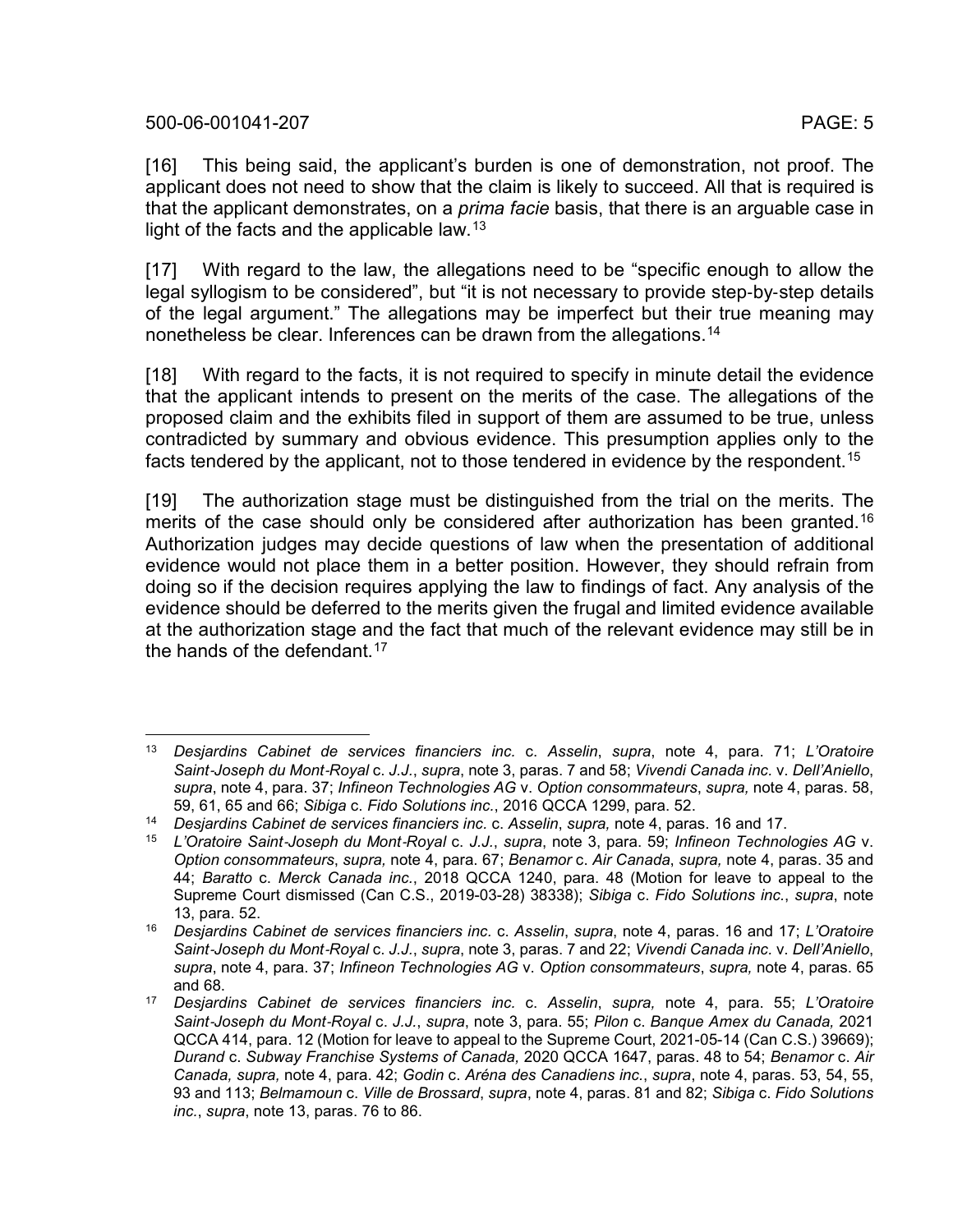[20] When several independent causes of action are invoked in support of the application for authorization, the applicant must demonstrate an appearance of right for each of them. Thus, the court must separately assess the merits of each and authorize only those that meet all the conditions. [18](#page-5-1)

## 1.2.3 The Appropriateness of the Class Action Remedy (Article 575(3) CCP)

[21] Article 575(3) CCP requires that the composition of the class make it "difficult or impracticable" to use other procedural means (for example, a mandate to take part in judicial proceedings on behalf of others (articles 88 and 91 CCP) or consolidation of proceedings (article 143 CCP)). The words "difficult or impracticable" do not mean impossible.[19](#page-5-2) The preferability rule does not apply in Quebec and therefore it is not necessary to prove that the class action procedure is the most appropriate procedural vehicle.<sup>[20](#page-5-3)</sup>

<span id="page-5-0"></span>[22] The Court of Appeal mentions that to satisfy this criterion, the applicant must show that the class action remedy is a "useful" means to achieve the goals sought by the class.[21](#page-5-4)

[23] When assessing this usefulness, courts can look at the estimated number of members, their geographic location and the applicant's knowledge of their identity and contact details.<sup>[22](#page-5-5)</sup>

[24] When the number of members is most likely important, this is usually sufficient to show that it would be "difficult or impracticable" to proceed otherwise.<sup>[23](#page-5-6)</sup>

#### <span id="page-5-9"></span><span id="page-5-8"></span>1.2.4 A Representative who can Properly Represent the Class Members

[25] This requirement is satisfied when the representative is: i) interested in the suit; ii) competent; and iii) has no demonstrated conflict of interest with the group members.  $24$ 

<span id="page-5-1"></span> <sup>18</sup> *Belmamoun* c. *Ville de Brossard*, *supra*, note [4,](#page-2-3) para. 77; *Delorme* c. *Concession A25, s.e.c.*, 2015 QCCA 2017, para. 6.

<span id="page-5-2"></span><sup>19</sup> *Abicidan* c. *Bell Canada*, 2017 QCCS 1198, para. 82.

<span id="page-5-3"></span><sup>20</sup> *Vivendi Canada inc.* v. *Dell'Aniello*, *supra,* note [4,](#page-2-3) para. 67; *Bramante* c. *Restaurants McDonald's du Canada limitée*, 2018 QCCS 4852, para. 55 (Request for approval of a settlement agreement granted in part, 2021 QCCS 955).

<span id="page-5-4"></span><sup>21</sup> *D'Amico* c. *Procureure générale du Québec*, 2019 QCCA 1922, para. 56 (Motion for leave to appeal to the Supreme Court dismissed (Can C.S., 2020-05-14) 39013).

<span id="page-5-5"></span><sup>22</sup> *Abicidan* c. *Bell Canada*, *supra*, note [19,](#page-5-0) para. 83.

<span id="page-5-6"></span><sup>23</sup> *Martel* c. *Kia Canada inc.*, 2015 QCCA 1033, para. 29 (Notice of Appeal, 2020-03-06 (C.A.) 500-09- 028883-205); *Lévesque* c. *Vidéotron, s.e.n.c.*, 2015 QCCA 205, paras. 27 to 29; *Valade* c. *Ville de Montréal*, 2017 QCCS 4299, para. 26.

<span id="page-5-7"></span><sup>24</sup> *L'Oratoire Saint*‑*Joseph du Mont*‑*Royal* c. *J.J.*, *supra*, note [3,](#page-1-3) para. 32; *Infineon Technologies AG* v. *Option consommateurs*, *supra,* note [4,](#page-2-3) para. 149; *Tenzer* c. *Huawei Technologies Canada Co. Ltd.*, *supra*, note [4,](#page-2-3) para. 30; *Union des consommateurs* c. *Air Canada*, 2014 QCCA 523, par. 82; *Sibiga* c. *Fido Solutions inc., supra,* note [13,](#page-4-0) para. 97.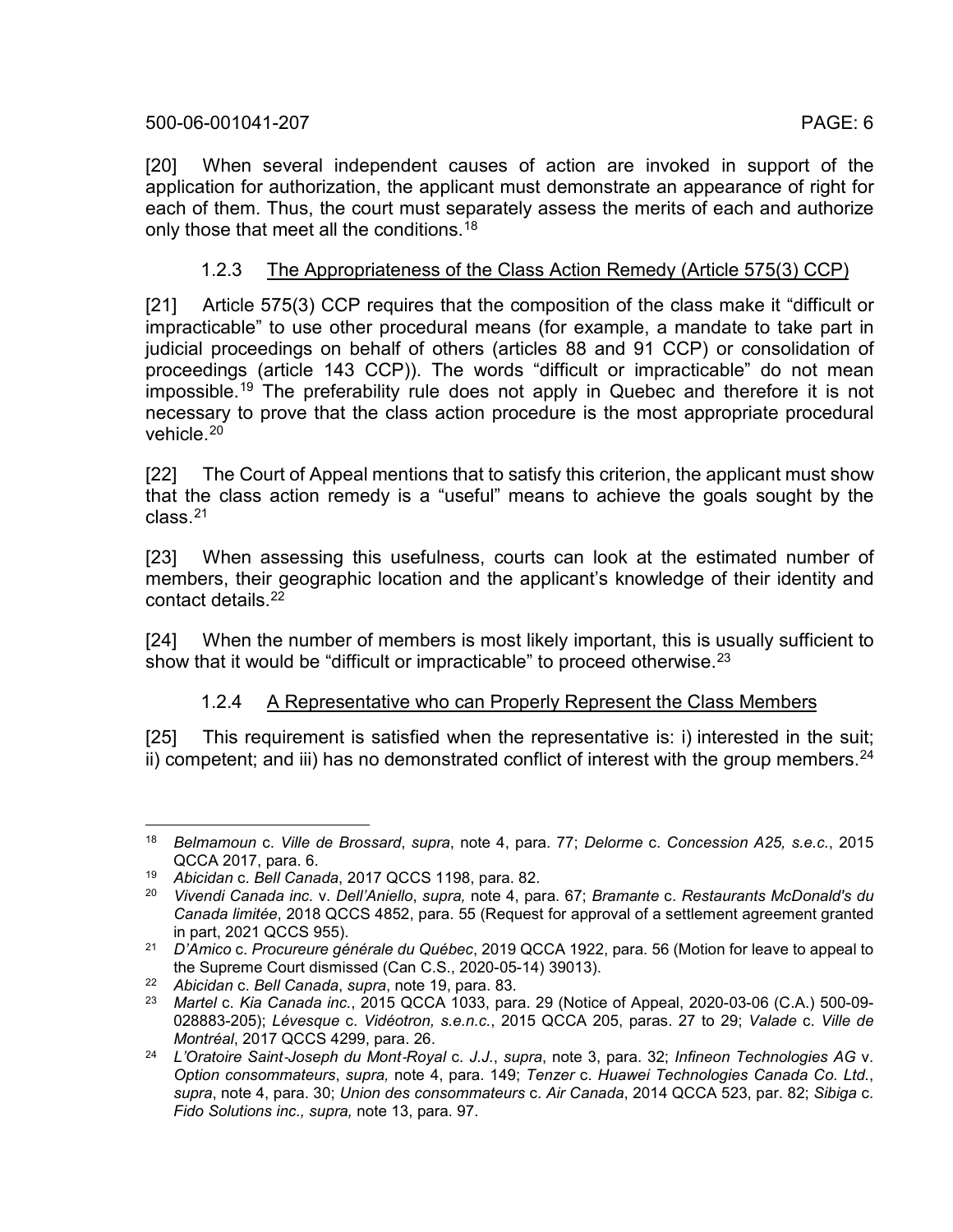[26] These factors must be interpreted liberally. A representative should not be excluded "unless his or her interest or qualifications is such that the case could not possibly proceed fairly."[25](#page-6-0)

[27] The duty previously imposed on the applicant to identify the members of the group has been tempered over time. When it is clear that a large number of consumers are in the same situation as the applicant, it becomes less important to try to identify them.<sup>[26](#page-6-1)</sup>

# 1.2.5 Proportionality

[28] The principle of proportionality is not a fifth criterion independent of the others but it must be considered in the assessment of each of the four criteria.<sup>[27](#page-6-2)</sup>

# **1.3 Discussion**

# 1.3.1 The Proposed Claim

[29] Defendants operate websites that offer accommodations for rent around the world.

[30] Applicant describes some of the Defendants (Priceline.com, L.L.C. ("**Priceline**"), Hotwire, Inc. ("**Hotwire**"), Homeaway.com, Inc. ("**Homeaway**"), Bedandbreakfast.com, Inc. ("**B&B**"), Canadastays (1760335 Ontario Inc.) ("**CanadaStays**"), Orbitz Worldwide, L.L.C. ("**Orbitz**"), KAYAK Software Corporation ("**Kayak**") and Benjamin & Brothers, L.L.C. (Reservations.com) ("**Benjamin**")) as "price aggregators" who advertise lodging in various hotel chains or private properties.

[31] The other Defendants (Accor, S.A. ("**Accor**"), Hilton Worldwide Holdings, Inc. ("**Hilton**"), Six Continents Hotels, Inc. ("**Six Continents**"), Hyatt Hotels Corporation ("**Hyatt**") and Wyndham Hotel Group, L.L.C. ("**Wyndham**")) offer rooms within their own branded hotel chains.

[32] Each of the Defendants provides a similar user experience. The Applicant has filed videos<sup>[28](#page-6-3)</sup> that illustrate the reservation process for each of the Defendants.

[33] The Priceline website will be used here as an example. The pictures are screenshots taken from the Priceline video.

[34] After selecting a destination, a date and the number of travellers, the customer is offered a choice amongst a variety of establishments.

<span id="page-6-0"></span> <sup>25</sup> *Infineon Technologies AG* v. *Option consommateurs*, *supra,* note [4,](#page-2-3) para. 149.

<span id="page-6-1"></span><sup>26</sup> *L'Oratoire Saint*‑*Joseph du Mont*‑*Royal* c. *J.J.*, *supra*, note [3,](#page-1-3) para. 31; *Apple Canada inc.* c. *Badaoui, supra,* note [4,](#page-2-3) para. 29; *Martel* c. *Kia Canada inc.*, *supra*, note [23,](#page-5-8) para. 29.

<span id="page-6-2"></span><sup>27</sup> *Vivendi Canada inc.* v. *Dell'Aniello*, *supra,* note [4,](#page-2-3) para. 66.

<span id="page-6-3"></span><sup>28</sup> Exhibits P-1 to P-17.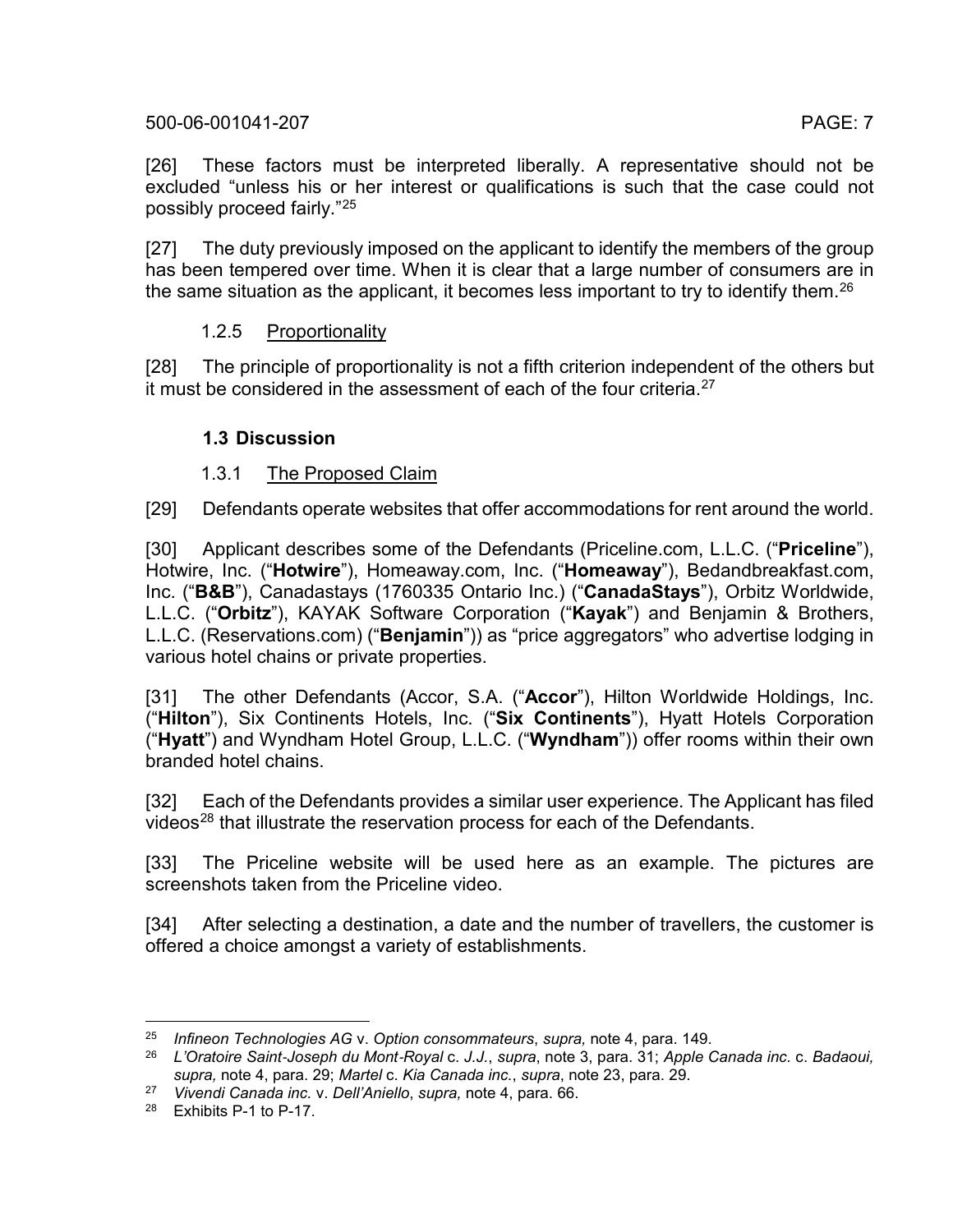

[35] Beside each establishment, a base price is listed for the cheapest available room for the selected period.

[36] Once an establishment is selected, a choice of available rooms is listed. Customers must then click on the reservation button to proceed to the next step:

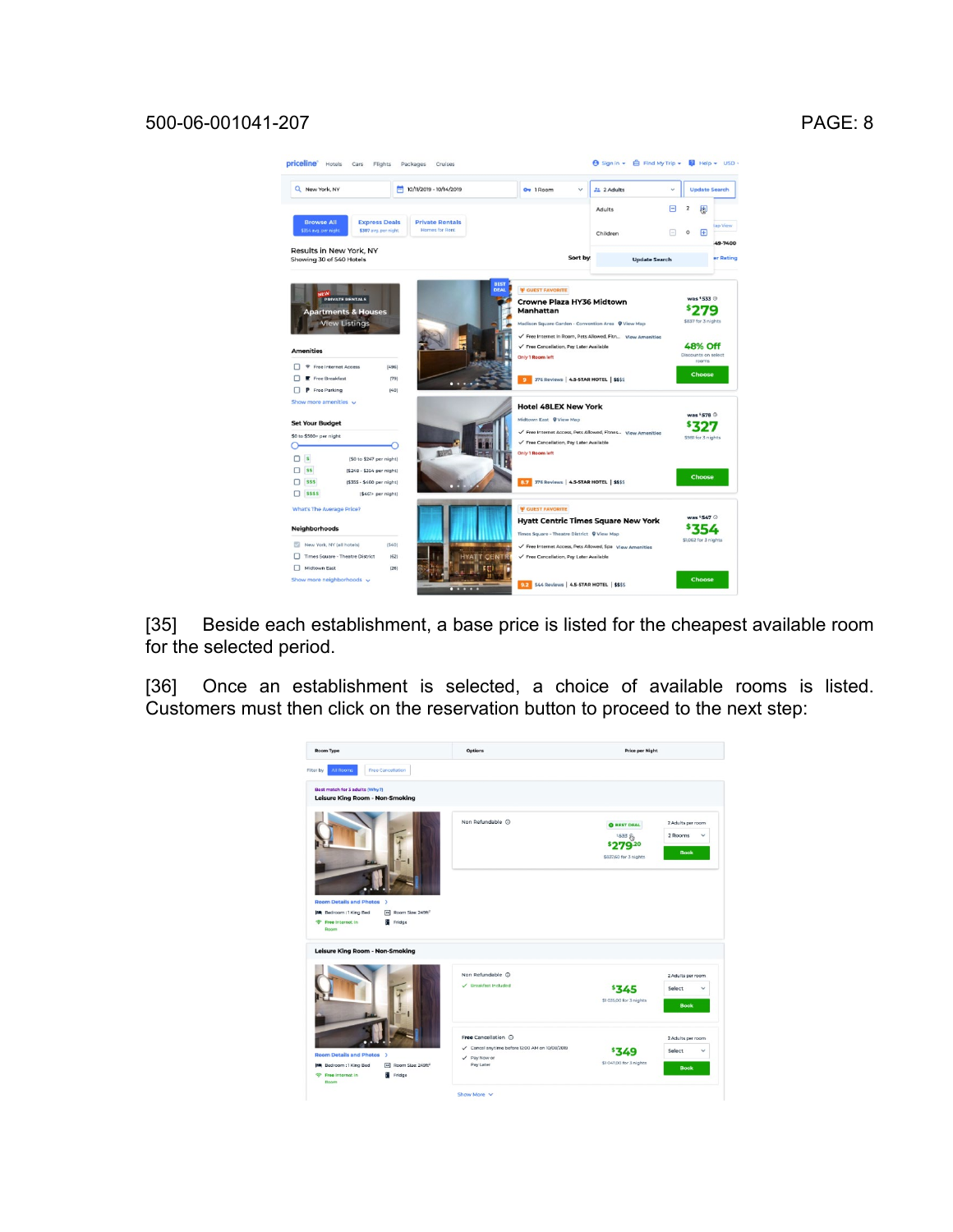[37] Again, the advertised price is a base price which excludes fees and taxes. Some of the Defendants add a warning, in small characters, that additional fees will be applied later.

[38] Once a choice is made, the total amount for the duration of the stay is displayed with details of applicable fees and taxes. The customer must then provide personal and banking information to complete the reservation.

| 1. Choose your room                                                   | 2. Enter booking & payment details                                                                                    | 3. Booking confirmation                                                                    |                      |
|-----------------------------------------------------------------------|-----------------------------------------------------------------------------------------------------------------------|--------------------------------------------------------------------------------------------|----------------------|
| It takes just 2 minutes to secure this great deal! No account needed. |                                                                                                                       |                                                                                            |                      |
|                                                                       | Crowne Plaza HY36<br>Midtown Manhattan<br>Madison Square Garden - Convention Area<br>86 people are viewing this hotel | Leisure King Room<br>- Non-Smoking<br>Includes:<br>Non Refundable<br>Free Internet In Room | \$279<br>per night   |
|                                                                       |                                                                                                                       | Room Cost                                                                                  | \$279.20<br>max 4222 |
| Check-in                                                              | Check-out                                                                                                             | 1 Room x 3 Nights                                                                          | \$837.60             |
| TT October                                                            | Rooms: 1<br>Nights: 3<br>14 October                                                                                   | <b>Taxes &amp; Fees</b>                                                                    | \$255.87             |
| Reservation Name (Age 21 or older)                                    |                                                                                                                       | <b>Total Charges</b>                                                                       | \$1,093.47           |
|                                                                       | Enter the name of the person checking into each room. Remember to bring a valid photo ID and credit card at check-in. | <b>Best Price, GUARANTEED.</b>                                                             |                      |
| Room <sup>7*</sup>                                                    |                                                                                                                       | Priceline coupons can not be redeemed on                                                   |                      |
| First Name                                                            | Last Name                                                                                                             | this hotel rate.<br>Prices are in USD.                                                     |                      |
| Ouest name and billing name are the same                              |                                                                                                                       | Special Discount when you book<br>by phone: Call 855-549-7400                              |                      |
| Choose Your Payment Method (Click one option below)                   |                                                                                                                       |                                                                                            |                      |

[39] Once the reservation is completed, the customer receives a confirmation email that includes the details of the reservation, including the total price paid.

[40] Applicant alleges that the practice described above amounts to fragmented pricing which infringes section 224 of the CPA:

| <b>Article 224</b>                             | <b>Section 224</b>                            |
|------------------------------------------------|-----------------------------------------------|
| Aucun commerçant, fabricant ou publicitaire    | No merchant, manufacturer or advertiser       |
| ne peut, par quelque moyen que ce soit:        | may, by any means whatever,                   |
| a) accorder, dans un message publicitaire,     | a) lay lesser stress, in an advertisement, on |
| moins d'importance au prix d'un ensemble de    | the price of a set of goods or services than  |
| biens ou de services, qu'au prix de l'un des   | on the price of any goods or services forming |
| biens ou des services composant cet            | part of the set;                              |
| ensemble;                                      | [].                                           |
| $[]$ .                                         |                                               |
| c) exiger pour un bien ou un service un prix   | c) charge, for goods or services, a higher    |
| supérieur à celui qui est annoncé.             | price than that advertised.                   |
| $\  \ .$                                       | المما                                         |
| Aux fins du paragraphe c du premier alinéa, le | For the purposes of subparagraph c of the     |
| prix annoncé doit comprendre le total des      | first paragraph, the price advertised must    |
| sommes que le consommateur<br>devra            | include the total amount the consumer must    |
| débourser pour l'obtention du bien ou du       | pay for the goods or services. However, the   |
| service. Toutefois, ce prix peut ne pas        | price advertised need not include the         |
| comprendre la taxe de vente du Québec, ni la   | Québec sales tax or the Goods and Services    |
| taxe sur les produits et services du Canada.   | Tax. More emphasis must be put on the         |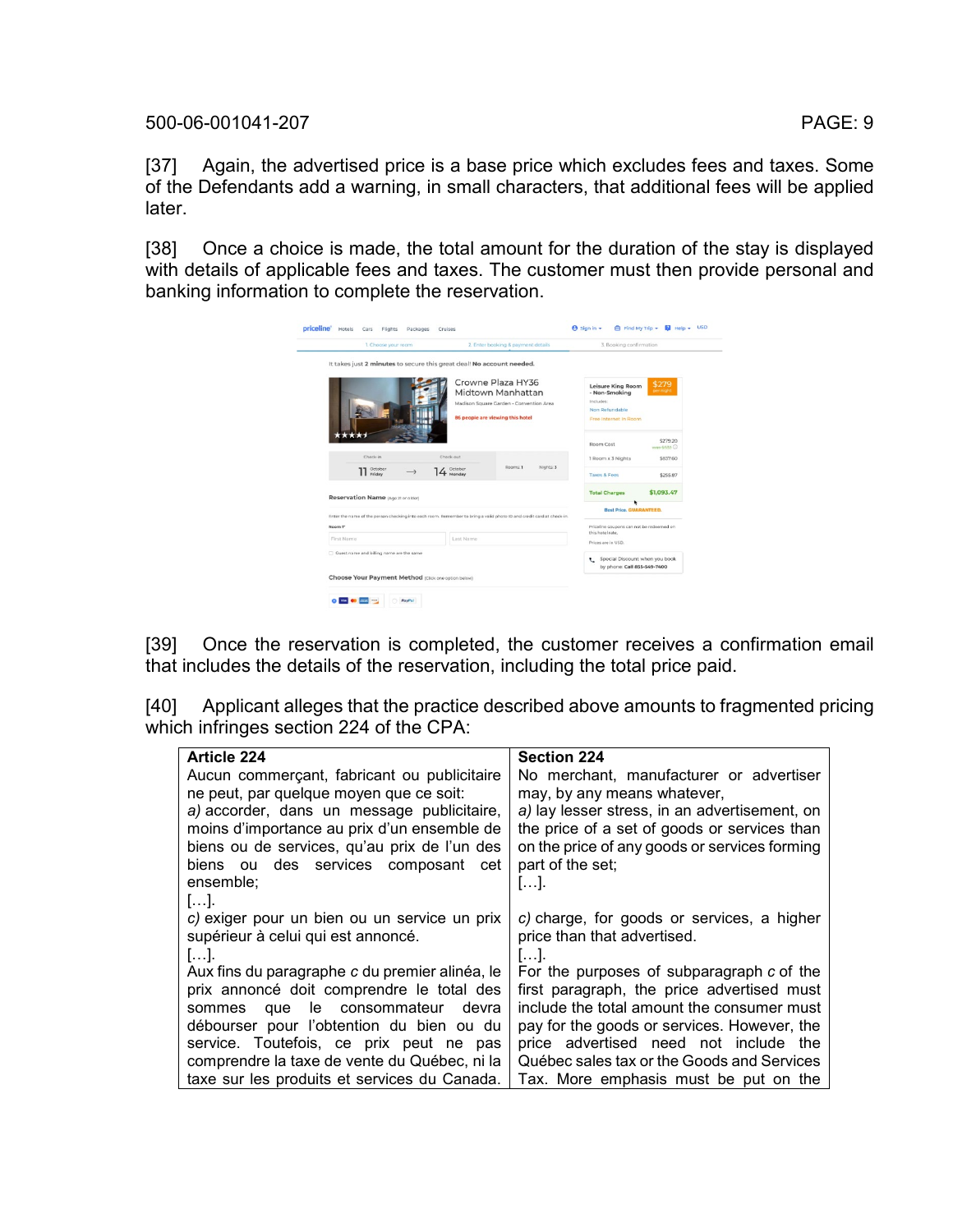Le prix annoncé doit ressortir de façon plus | price advertised than on the amounts of <u>évidente que les sommes dont il est composé. | which the price is made up.</u>

[41] According to the Applicant, section 224 forces the Defendants to include in the advertised price all of the costs that the consumer will be obliged to pay, except for federal and provincial taxes and duties. Indeed, section 91.8 of the *Regulation respecting the application of the Consumer Protection Act*[29](#page-9-0) (the "*Regulation*") provides an exemption for duties imposed by a federal or provincial act where, under that act, the duties must be charged directly to the consumer to be remitted to a public authority.

[42] He adds that the CPA also prohibits breaking down the price into components and giving greater prominence to the price of the room rather than the all-inclusive price of the stay.

[43] Applicant relies on section 272 of the CPA and the presumption of prejudice that is implied in this section<sup>[30](#page-9-1)</sup> to claim the difference between the price he paid and the advertised price. He also seeks punitive damages.

# <span id="page-9-4"></span>1.3.2 Similar Issues of Law and Fact (Article 575(1) CCP)

[44] Defendants plead that it would be inappropriate to proceed with a single class action involving all of the Defendants given that there are differences in their respective terms and conditions as well as their reservation processes. They argue this both with respect to the absence of common questions criterion and the inappropriateness of the proposed representative.

[45] To that end they refer to the recent case of *Lachaine* (currently under appeal). [31](#page-9-2)

[46] This case is not helpful to them. In *Lachaine*, the proposed class members were seeking a reimbursement of travel fees paid to various airlines. The court described the case as a contractual remedy based on the tariffs as well as the terms and conditions applicable to each ticket purchase.[32](#page-9-3)

[47] Here, the remedies that the class members are seeking are not based on the contractual terms and conditions. They derive from the public order provisions of the CPA. As such, differences between the terms and conditions are less material to the determination of a potential section 224 violation.

[48] The Supreme Court of Canada in *Marcotte* noted that nothing in the nature of class actions or the authorization criteria "requires representatives to have a direct cause of action against, or a legal relationship with, each defendant in the class action". What

<span id="page-9-0"></span><sup>&</sup>lt;sup>29</sup> *Regulation respecting the application of the Consumer Protection Act, CQLR c. P-40.1, r 3, s. 91.8.* 

<span id="page-9-1"></span><sup>30</sup> *Richard* v. *Time Inc.*, 2012 CSC 8, paras. 124 to 128; *Imperial Tobacco Canada ltée* c. *Conseil québécois sur le tabac et la santé*, 2019 QCCA 358, paras. 936 to 947.

<span id="page-9-2"></span><sup>31</sup> *Lachaine* c. *Air Transat AT inc.*, 2021 QCCS 2305 (Motion for leave to appeal granted and stay of appeal, 2021 QCCA 1290).

<span id="page-9-3"></span><sup>32</sup> *Ibid*, para. 48.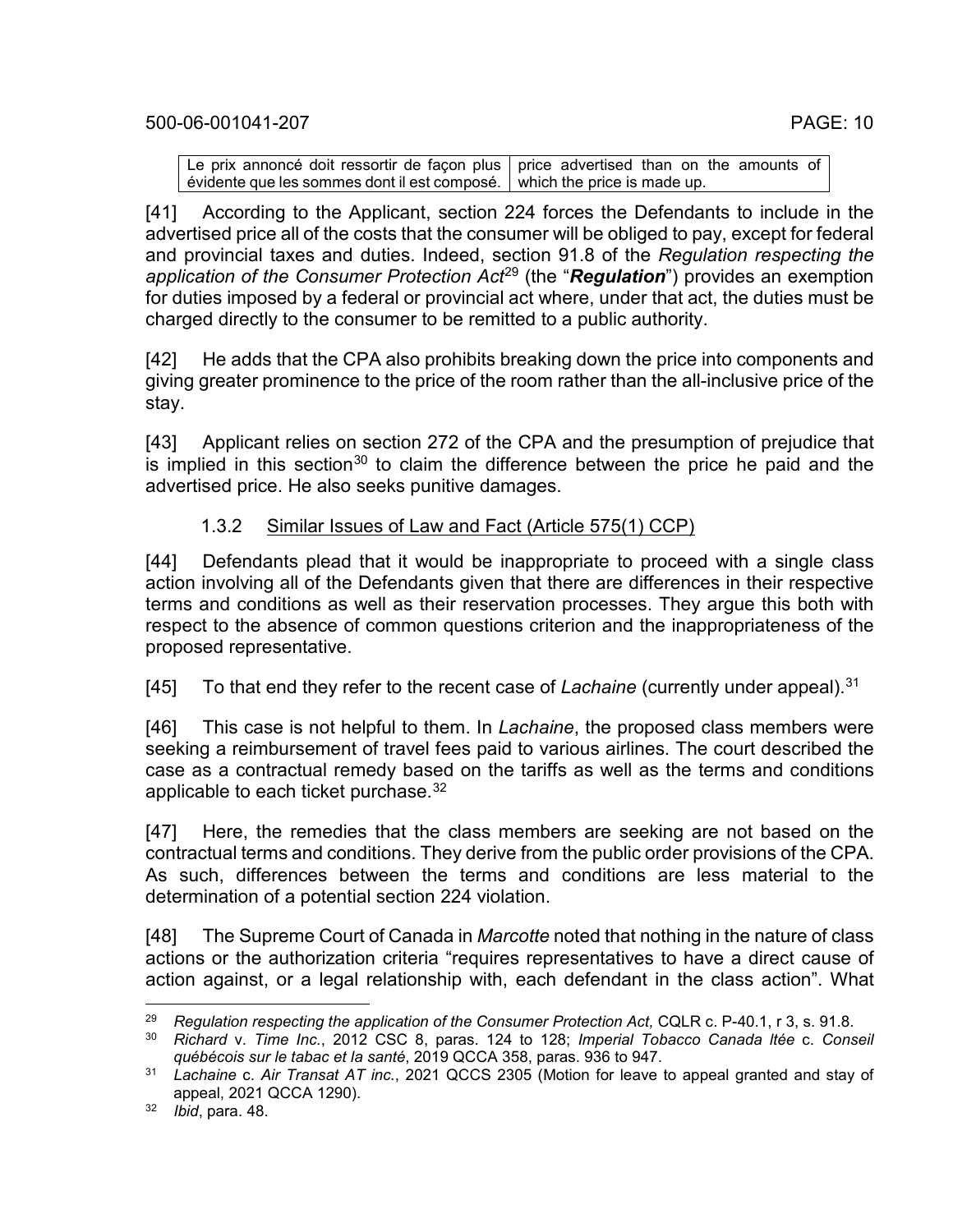matters is: i) that there are identical, similar or related questions of law or fact; ii) that there is someone who can represent the class adequately; iii) that there are enough facts to justify the conclusion sought; and iv) that the class action remedy is appropriate.  $33$ 

[49] Proportionality plays a role when assessing the existence of common questions, whether the representative is adequate, or whether the class contains enough members with personal causes of action against each defendant.<sup>[34](#page-10-1)</sup>

[50] With regard to the reservation process, while some of the Defendants describe their fees differently,  $35$  in all cases the initial advertised price differs from the price which the consumer ends up paying. This suffices at this stage to meet the criterion.

[51] The Court is satisfied that the present claim raises similar issues of fact and law. Some of these common issues include:

- 51.1. Whether the first prices listed on the Defendants' websites can be considered an "advertised price" under section 224;
- 51.2. Whether Defendants breach their obligations under the CPA by advertising prices which are lower than those ultimately charged;
- 51.3. Whether Defendants breach their obligations under the CPA by placing more emphasis on the room price per night rather than the overall price of the stay;
- 51.4. Whether class members are entitled to compensation for the difference between the advertised price and the invoiced price, less taxes and duties provided for in the exceptions to article 224c).

[52] The principle of proportionality does not justify a different trial for each of the defendants when the impugned practices are all very similar.

- [53] This criterion is met.
	- 1.3.3 Allegations that Appear to Justify the Conclusions Sought (Article 575(2) CCP)
- [54] At first glance, Applicant appears to have an arguable case.

<span id="page-10-0"></span> <sup>33</sup> *Bank of Montreal* v. *Marcotte*, *supra*, note [10,](#page-3-6) para. 43.

<span id="page-10-1"></span><sup>34</sup> *Ibid*, paras. 44 and 45.

<span id="page-10-2"></span><sup>35</sup> "Resort fee" (exhibit P-2); "Additional guest fee" (exhibits P-4 and P-25); "Service fee" (exhibits P-4, P-22, P-5 and P-17); "Resident fee" (exhibit P-6); "Frais de ménage" (exhibit P-7); "Cleaning fee" (exhibit P-8); "Booking fee" (exhibit P-8); "Resort Charge" (exhibit P-9); "Extra Persons Charge" (exhibits P-10, P-11 and P-12); "Daily Destination Fee" (exhibit P-12); "Destination Fee" (exhibit P-14); "Extra Guest Fee" (exhibit P-13); "Facility Fee" (exhibit P-15) and "Frais hôteliers" (exhibit P-16).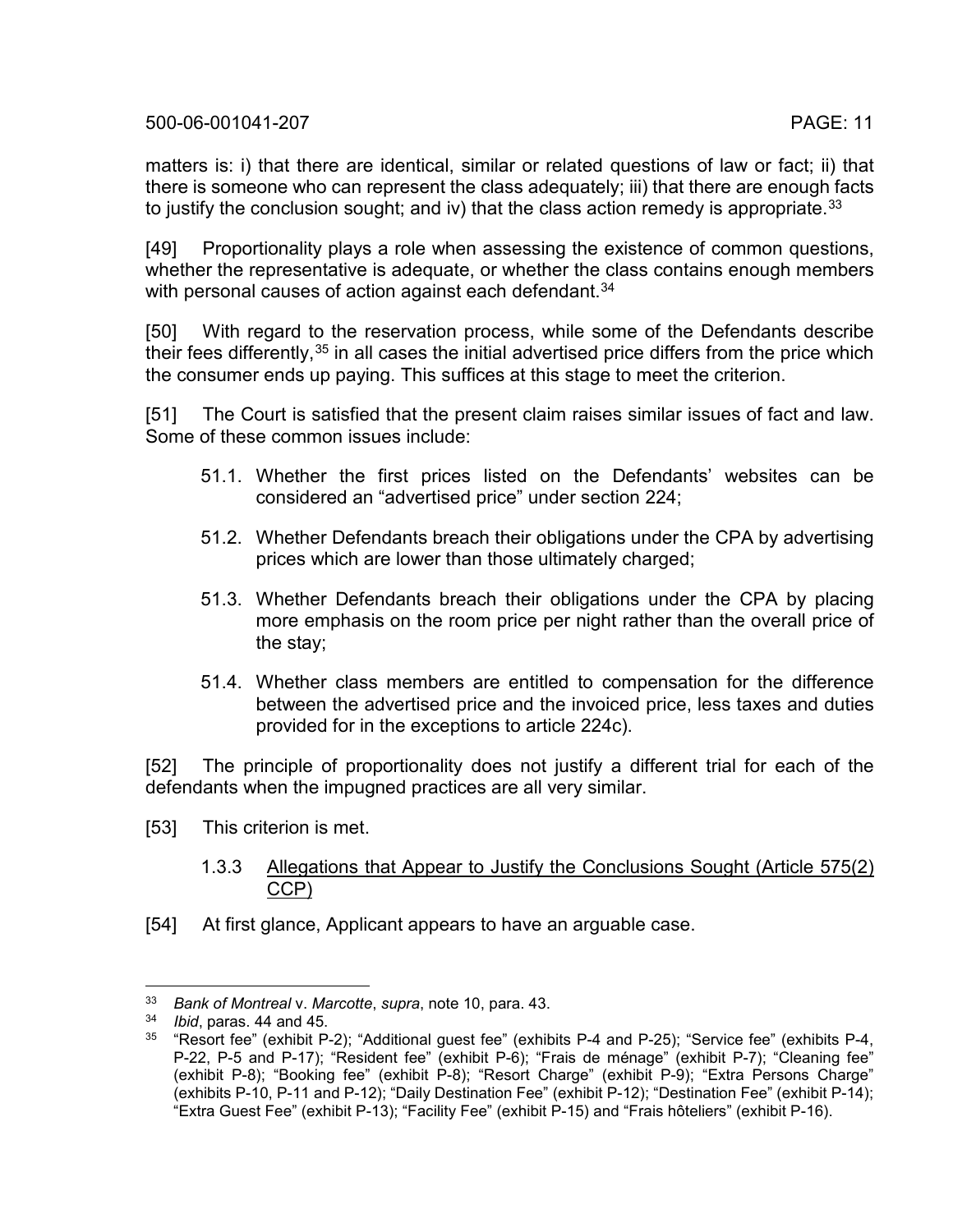[55] The videos (exhibits P-1 to P-17) he filed demonstrate that the first price listed by the Defendants is not an overall price. Indeed, at the last step, fees and taxes are added. With regard to fees, irrespective of the terminology used to describe them. Applicant states that they should be included. With respect to taxes, Applicant alleges that only federal and provincial tax and duties are excluded from the *Regulation*. He concludes that Defendants have the obligation to include any applicable foreign taxes that may apply to the transactions. The wording of section 91.8 of the *Regulation* seems to support this view.

- [56] Defendants have raised three arguments in support of their contestation:
	- 56.1. Consumers who use the Defendants' websites are not misled because the overall price is disclosed prior to the consumer giving consent;
	- 56.2. The CPA does not apply to the disputed transactions because they relate to the lease of an immovable;
	- 56.3. The presumption of prejudice of section 272 of the CPA does not apply.

# *1.3.3.1 Absence of deception*

[57] As a first argument, Defendants plead that section 224 of the CPA is not infringed because potential customers are not misled. They point out that the reservation process is fluid and takes only a few seconds. They add that all of the important information (including the amount of applicable fees and taxes) are disclosed to the customer before consent is confirmed. Some defendants point out that the process makes it clear that the initial price is a base price because the website either mentions that fees will be added later or indicates that the prices are "from" a certain amount. They invite the Court to apply the general impression test enunciated by the Supreme Court of Canada in *Richard* v. *Time*[36](#page-11-0) and conclude that even a credulous and inexperienced consumer would not be deceived by the impugned practice.

[58] Defendants' arguments were considered and dismissed by the Court of Appeal in *Union des consommateurs* c. *Air Canada*. [37](#page-11-1)

[59] In that case, the Court of Appeal was asked to reverse the finding of the trial judge who had refused to authorize a class action against Air Canada in circumstances that were very similar to those involved here.

[60] At the time, when potential travellers browsed the Air Canada website to purchase tickets for selected travel dates, they were offered a variety of options at a listed price for their flight to and from their destination. The site warned that these initial prices did not

<span id="page-11-1"></span><span id="page-11-0"></span> <sup>36</sup> *Richard* v. *Time Inc.*, *supra*, note [30,](#page-9-4) paras. 45 to 60.

<sup>37</sup> *Union des consommateurs* c. *Air Canada*, *supra*, note [24.](#page-5-9)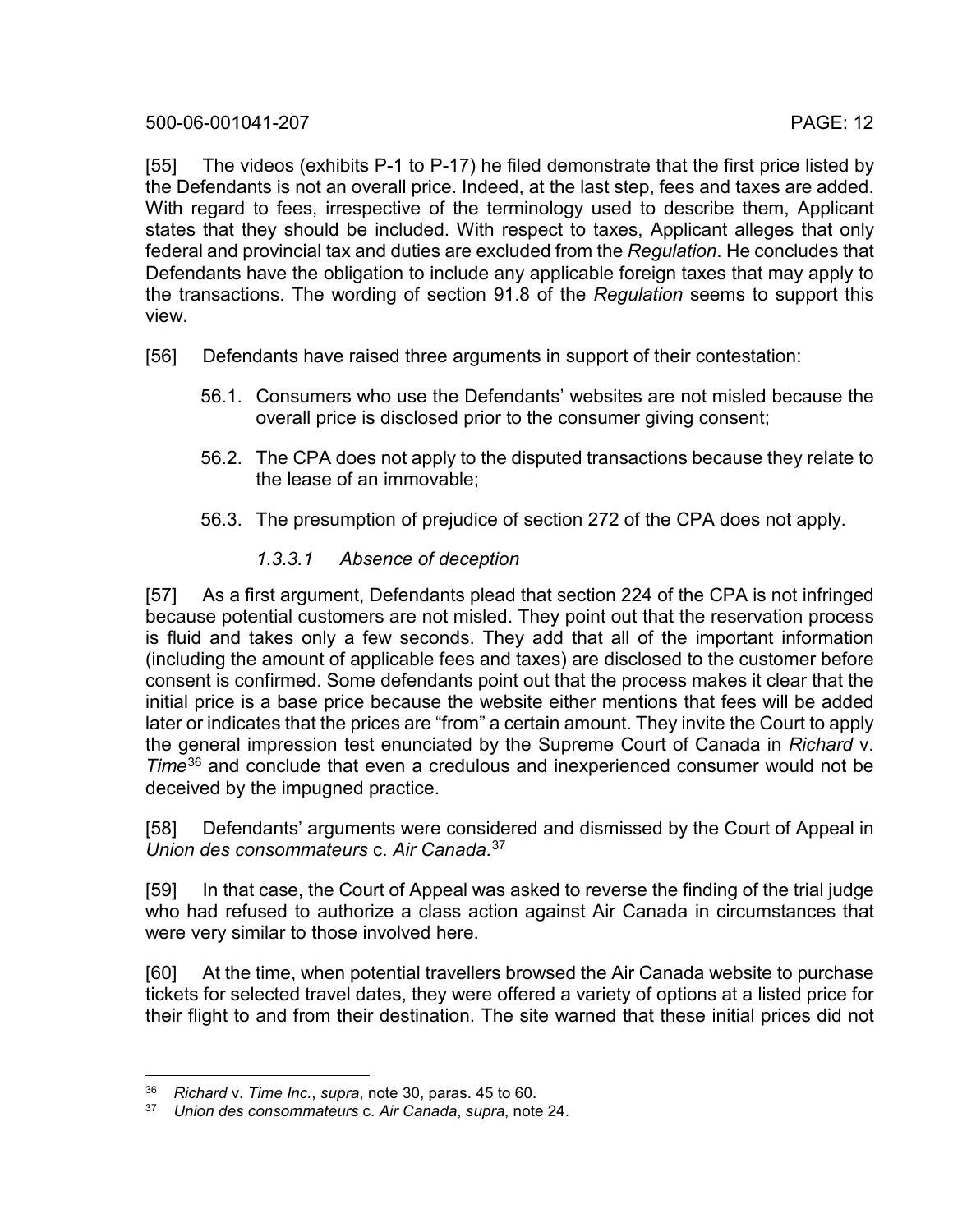include taxes, fees and other charges. Only after flights were selected did the website provide information on the total purchase price including taxes and fees.

[61] The trial judge refused to authorize the class action. He decided that while the first price was indeed an advertised price under section 224c) of the CPA, he did not believe that the consumer could be misled by the fact that two different prices were posted on the transactional site. In reaching this conclusion, he analyzed the general impression that the representations on the website as a whole might give a credulous and inexperienced consumer.

[62] The Court of Appeal reversed the judgment. It noted that the parliamentary debates made it clear that the enactment of section 224c) was to counter the practice of breaking down prices "by forcing the merchant to announce the correct price from the start and to put an end to the practice of adding charges, often indicated in fine print, at the time of payment".<sup>[38](#page-12-0)</sup> The Court concluded that "the legislative provisions support the argument that even on a transactional site, as soon as the merchant advertises a price, it must reflect the total amount that consumers will be asked to pay".<sup>[39](#page-12-1)</sup>

[63] With regard to the general impression test set out in section 218 CPA, the Court decided that it did not apply to section 224. It observed that "[s]ome business practices [...] must be analyzed objectively" to determine "whether there was a prohibited practice". [40](#page-12-2)

[64] The Court observed that when considering the prohibition on advertising an incomplete or fragmented price, "[t]he issue of whether there was a violation must be addressed objectively, and there is no reason to assess whether consumers understood the various elements of the actual price or even whether they were misled. The respondent's argument that a consumer, even a credulous and inexperienced one, would have understood that the actual price was the one posted at the second step is therefore irrelevant".[41](#page-12-3)

[65] The Court of Appeal reiterated that a broad and liberal interpretation is required to fulfil the goals of remedial legislation like the CPA.<sup>[42](#page-12-4)</sup>

[66] Some Defendants invited the Court to disregard *Air Canada* on the basis that it constitutes a misreading of the test as it was enunciated and applied by the Supreme Court of Canada in *Richard* v. *Time*.

[67] The Court must respectfully decline this invitation.

<span id="page-12-0"></span> <sup>38</sup> *Ibid*, para. 53.

<sup>39</sup> *Ibid*, para. 68.

<span id="page-12-2"></span><span id="page-12-1"></span><sup>40</sup> *Ibid*, para. 72.

<span id="page-12-3"></span><sup>41</sup> *Ibid*, para. 73.

<span id="page-12-4"></span><sup>42</sup> *Union des consommateurs* c. *Air Canada, supra,* note [24,](#page-5-9) para. 59.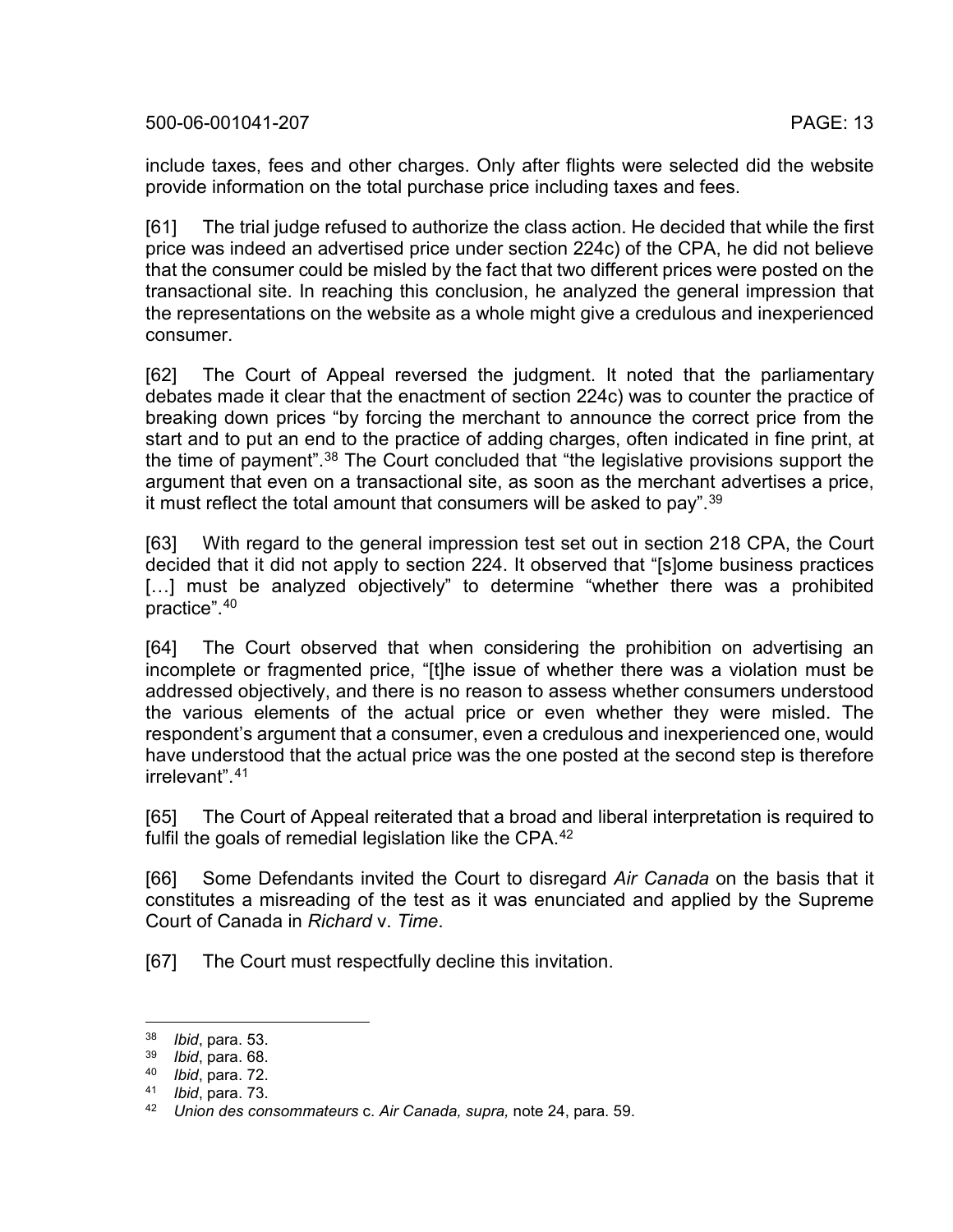[68] Recently, in *R.* c. *Lapointe*, the Court of Appeal issued a reminder that the rule of *stare decisis* requires a court to follow the precedents of a higher court. [43](#page-13-0) In *Lapointe*, the trial judge had disregarded a precedent of the Court of Appeal on the basis that this precedent had been superseded by a subsequent decision of the Supreme Court of Canada[.44](#page-13-1) The Court of Appeal concluded that in doing so, the trial judge had committed an error of law.[45](#page-13-2) The Court stated that *stare decisis* is a fundamental rule designed to ensure certainty of law and to promote predictability and fairness while discouraging arbitrariness. The rule also makes justice more efficient and economical and discourages the multiplication of legal proceedings. [46](#page-13-3)

[69] Thus, the Superior Court is bound by the decisions of the Court of Appeal when the rule of law at issue is the same and the facts relevant to the dispute cannot reasonably be distinguished from those of the precedent relied upon. When the "lower court disagrees with the binding decision of the hierarchically higher court, it can certainly explain in its reasons what it considers problematic with the binding precedent, but it cannot refuse to apply it".<sup>[47](#page-13-4)</sup>

[70] The principle of *stare decisis* applies here. In *Air Canada*, the Court of Appeal applied the same sections of the CPA. The facts at the root of the dispute are indistinguishable.

[71] In any event, the reasoning of the Court of Appeal in *Air Canada* is sound and has been applied by the Superior Court in subsequent class action proceedings. [48](#page-13-5) There is no reason to depart from it.

#### <span id="page-13-6"></span>*1.3.3.2 The lease of an immovable*

[72] Defendants' second argument calls into play sections 6 and 6.1 of the CPA which read:

<span id="page-13-0"></span> <sup>43</sup> *R.* c. *Lapointe*, 2021 QCCA 360, para. 31 (Motion for leave to appeal to the Supreme Court, 2021-04- 29 (Can C.S.) 39655).

<sup>44</sup> *Ibid*, para. 26.

<span id="page-13-2"></span><span id="page-13-1"></span><sup>45</sup> *Ibid*, para. 29.

<span id="page-13-3"></span><sup>46</sup> *Ibid*, para. 30.

<span id="page-13-5"></span><span id="page-13-4"></span><sup>&</sup>lt;sup>47</sup> *Ibid*, paras. 32, 34 and 35.<br><sup>48</sup> *Viot c. U-Haul Co. (Canada* 

<sup>48</sup> *Viot* c. *U-Haul Co. (Canada) ltée*, 2021 QCCS 4212, para. 73; *Lussier* c. *Expedia inc.*, 2019 QCCS 727, paras. 51 to 57; *Prince* c. *Avis Budget Group inc.*, 2016 QCCS 3770, paras. 46 to 68.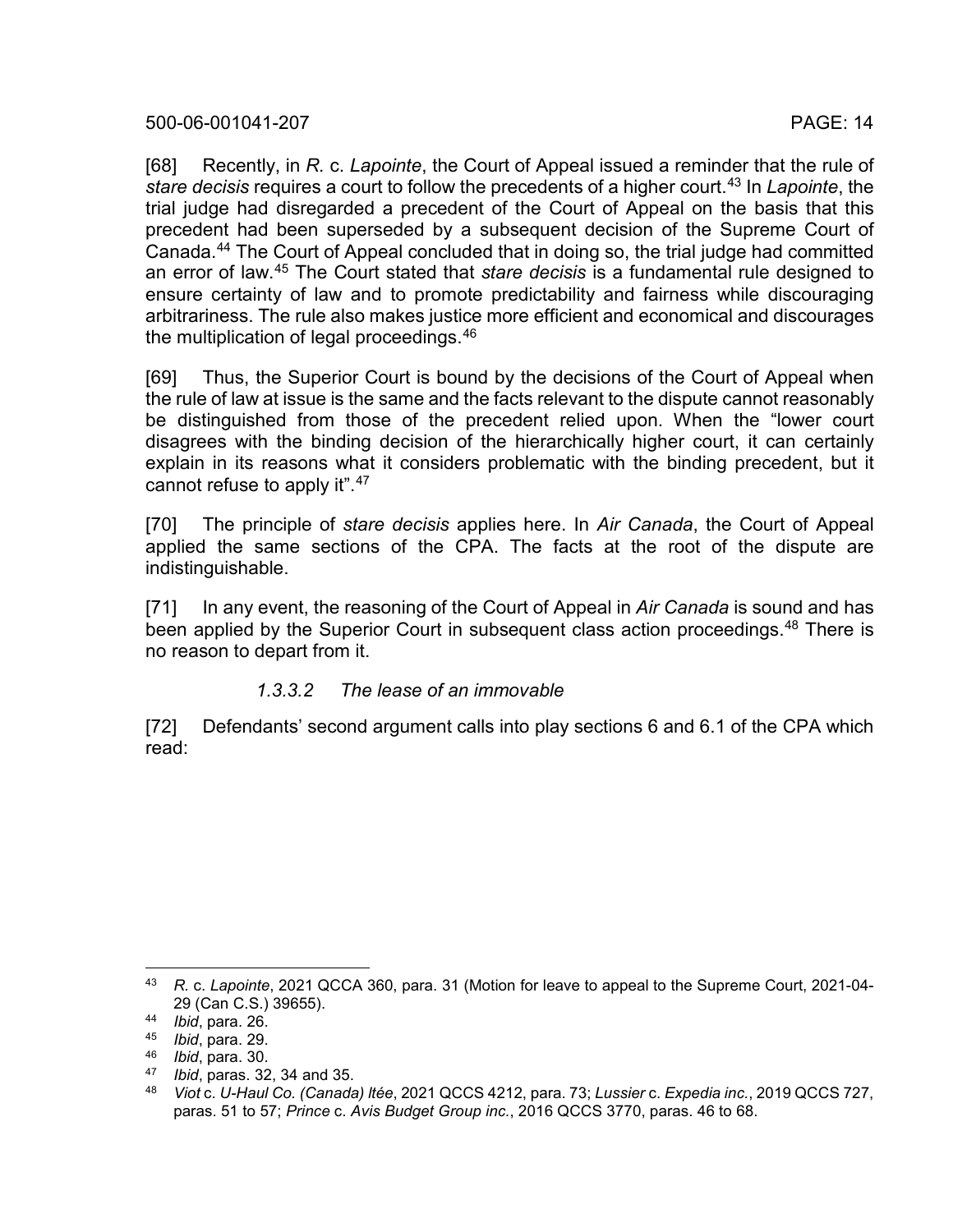| Article 6                                                                                       | <b>Section 6</b>                                                               |
|-------------------------------------------------------------------------------------------------|--------------------------------------------------------------------------------|
| Sont exclus de l'application de la présente<br>loi, les pratiques de commerce et les            | Business practices and contracts regarding                                     |
| contrats concernant:                                                                            | $\left[\ldots\right]$                                                          |
| []                                                                                              | b) the sale, lease or construction of an<br>immovable, subject to section 6.1; |
| b) la vente, la location ou la construction<br>d'un immeuble, sous réserve de l'article<br>6.1. | are exempt from the application of this Act.                                   |
|                                                                                                 |                                                                                |
| Article 6.1                                                                                     | Section 6.1                                                                    |

- [73] Defendants conclude from these sections that:
	- 73.1.In general, contracts regarding the lease of an immovable are not covered by the CPA;
	- 73.2.As an exception to the above, the interpretation Title (sections 1 to 7), Title II (sections 215 to 253), sections 264 to 267 and 277 to 290.1 of Title IV, chapter I of Title V and paragraphs c, k and r of section 350 apply to the lease of an immovable that is not considered the lease of a dwelling under the *Civil Code of Quebec*.

[74] Defendants concede that the lease of a room situated in a hotel establishment is not considered the lease of a dwelling under the CCQ (article 1892(3) CCQ).

[75] Thus, they agree that section 224, which is part of Title II, could apply to their contracts. However, section 272 which provides the civil remedies that Applicant is seeking (the difference in price and punitive damages) and the presumption of prejudice implied in section 272<sup>49</sup> do not apply. Thus, the Applicant was under the obligation to allege that he suffered damages which he has failed to do. Defendants argue that a

<span id="page-14-0"></span> <sup>49</sup> *Richard* v. *Time Inc., supra*, note [30,](#page-9-4) paras. 124 to 128; *Imperial Tobacco Canada ltée* c. *Conseil québécois sur le tabac et la santé, supra*, note [30,](#page-9-4) paras. 936 to 947.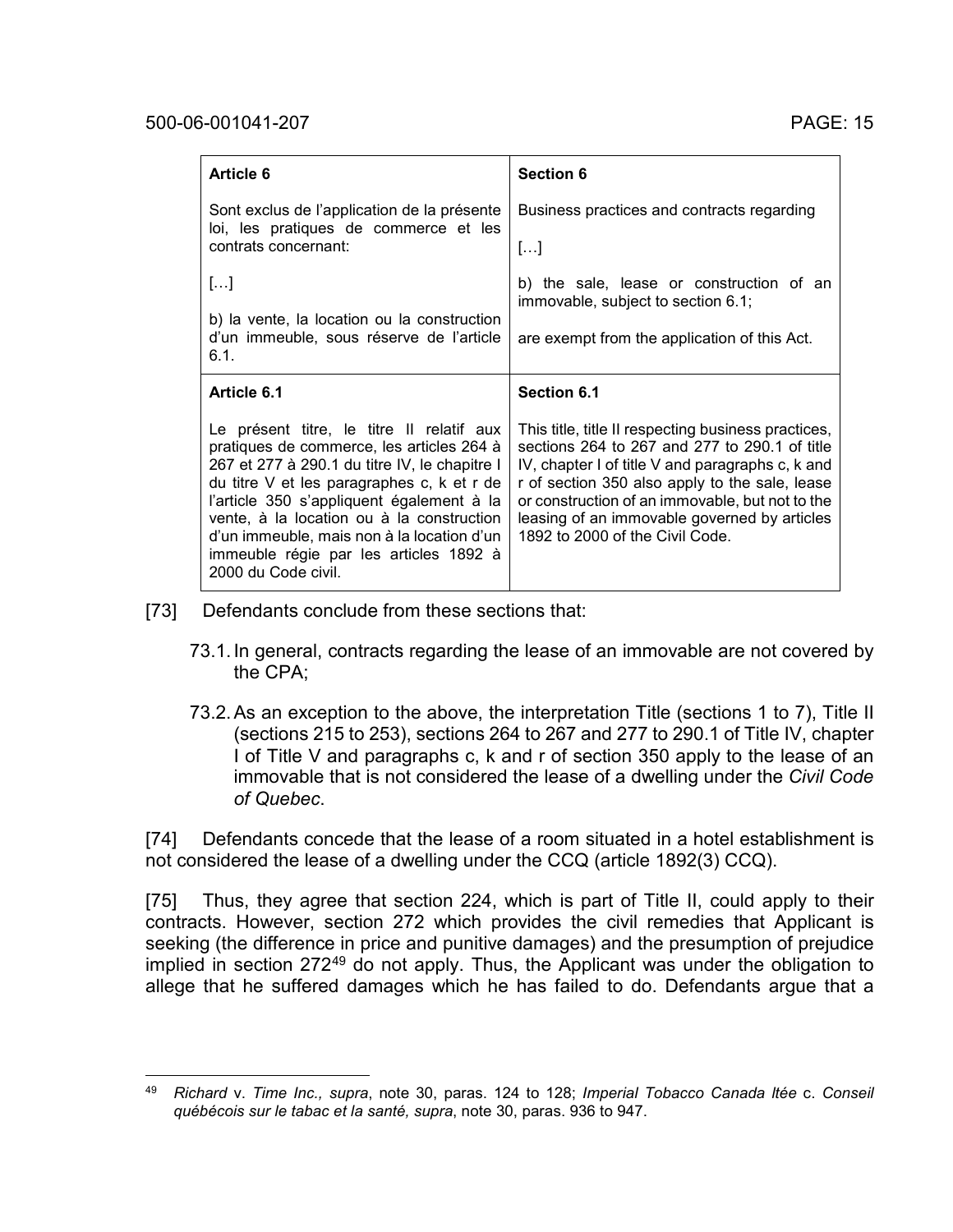violation of section 224 only exposes them to fines under section 215 or to a common law recourse under the *Civil Code of Quebec*. [50](#page-15-0)

[76] Moreover, Defendants note that sections 19 and 22.1 which are part of Title I and prohibit jurisdiction and choice of law clauses in consumer contracts do not apply. They conclude that there is no prohibition for them to exclude the application of Quebec law or Quebec courts which is what many of them have done.

[77] It is true that, if section 272 of the CPA does not apply to Defendants' contracts, the Application case is rendered more difficult given that Applicant's cause of action relies mostly on section 272 of the CPA.

[78] Nonetheless, while Defendants' argument is creative, it cannot be accepted at this stage.

[79] Defendants allege that the application of section 6.1 of the CPA to the case at bar is a pure question of law and thus that the Court should decide it at the authorization stage.

[80] That is not the case.

[81] Applying section 6.1 requires the Court to determine whether the contracts that Defendants offer to their customers are contracts for the lease of an immovable. Thus, the application of section 6.1 is contingent on the characterization of the contracts at issue. When various obligations coexist within the same contract, this question is a question of mixed fact and law that requires appreciation of testimonial evidence.<sup>[51](#page-15-1)</sup>

<span id="page-15-3"></span>[82] While authorization judges may – but are not required to - decide questions of law when the presentation of additional evidence would not place them in a better position, it is now trite law that they should refrain from doing so if the decision requires applying the law to findings of fact. Any analysis of the evidence should be deferred to the merits given the frugal and limited evidence available at the authorization stage and the fact that much of the relevant evidence may still be in the hands of the defendants.<sup>[52](#page-15-2)</sup>

[83] At this stage, it is not clear that the Defendants' contracts are exempt from the CPA.

[84] Defendants argue that article 1892 CCQ makes it clear that a contract for the rental of a hotel room is a contract of lease. They underline that if renting a hotel room was not considered a lease under the CCQ, there would be no reason for the legislator to exclude

<span id="page-15-1"></span><span id="page-15-0"></span> <sup>50</sup> *Turgeon* c. *Germain Pelletier ltée*, [2001] R.J.Q. 291 (C.A.), paras. 39 to 41.

<sup>51</sup> *3091*‑*5177 Québec inc. (Éconolodge Aéroport)* v. *Lombard General Insurance Co. of Canada*, 2018 CSC 43, para. 18; *Station Mont*‑*Tremblant* c. *Banville*‑*Joncas*, 2017 QCCA 939, paras. 63 and 64; *Montréal, Maine & Atlantique Canada Cie/Montreal, Maine & Atlantic Canada Co. (M.M.A.) (Arrangement relatif à)*, 2014 QCCA 2072, para. 20.

<span id="page-15-2"></span><sup>52</sup> See cases listed in note [17.](#page-4-6)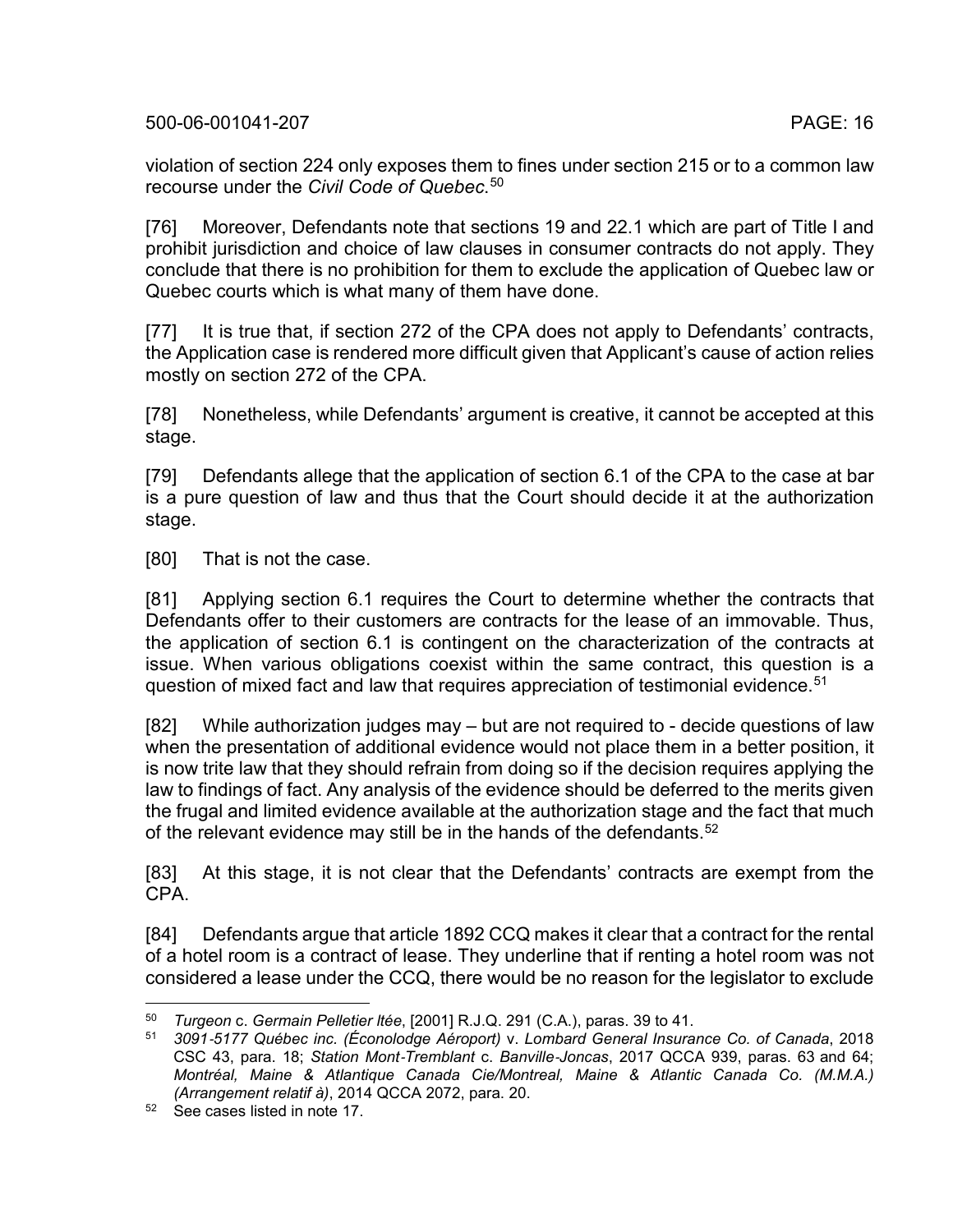hotel room leases from the application of the residential lease regime. Article 1892 CCQ states:

| Article 1892                                                                                                                                                                                                                       | Article 1892                                                                                                                                                                                                         |
|------------------------------------------------------------------------------------------------------------------------------------------------------------------------------------------------------------------------------------|----------------------------------------------------------------------------------------------------------------------------------------------------------------------------------------------------------------------|
| Sont assimilés à un bail de logement, le bail<br>d'une chambre, celui d'une maison mobile<br>placée sur un châssis, qu'elle ait ou non une<br>fondation permanente, et celui d'un terrain<br>destiné à recevoir une maison mobile. | The lease of a room, of a mobile home<br>placed on a chassis, with or without a<br>permanent foundation, or of land intended<br>for the emplacement of a mobile home is<br>considered to be the lease of a dwelling. |
| $[]$                                                                                                                                                                                                                               | []                                                                                                                                                                                                                   |
| Cependant, ces dispositions ne s'appliquent<br>pas aux baux suivants:                                                                                                                                                              | The provisions of this section do not apply to                                                                                                                                                                       |
| 1° Le bail d'un logement loué à des fins de<br>villégiature;                                                                                                                                                                       | 1° the lease of a dwelling leased as a<br>vacation resort:                                                                                                                                                           |
| $[]$                                                                                                                                                                                                                               | []                                                                                                                                                                                                                   |
| 3° Le bail d'une chambre située dans un<br>établissement hôtelier;                                                                                                                                                                 | 3° the lease of a room situated in a hotel<br>establishment;                                                                                                                                                         |
| $[\ldots]$                                                                                                                                                                                                                         | []                                                                                                                                                                                                                   |

[85] They rely on Professor Lafond who concludes that leases for a dwelling used as a vacation resort and leases for a room situated in a hotel establishment are included in the definition of "lease of an immovable".<sup>[53](#page-16-0)</sup> Author Stanislas Bricka is of a similar view in that he believes that contracts for the lease of a dwelling used as a vacation resort and contracts for the lease of a room situated in a hotel establishment should be considered commercial leases  $54$ 

[86] Applicant has pointed to cases<sup>[55](#page-16-2)</sup> and legislation<sup>[56](#page-16-3)</sup> that refer to the rental of a hotel room as "accommodation services", "hotel operations contracts", "contract for lodging", offering "lodging to the public" or "establishments providing accommodation to tourists in return for payment", as opposed to "contracts of lease".

<span id="page-16-0"></span> <sup>53</sup> Pierre-Claude LAFOND, *Droit de la protection du consommateur: théorie et pratique*, Cowansville, Éditions Yvon Blais, 2015, p. 14, para. 151 and footnote 229.

<span id="page-16-1"></span><sup>54</sup> Stanislas BRICKA, *Commentaire sur l'article 1851 C.c.Q. / D.C.Q., August 2015*, EYB2015DCQ1716, para. 1851-620 and footnote 167.

<span id="page-16-2"></span><sup>55</sup> *3091*‑*5177 Québec inc. (Éconolodge Aéroport)* v. *Lombard General Insurance Co. of Canada*, *supra,* note [51,](#page-15-3) para. 18; *Hébergement Mont Ste-Anne B.B.F. inc.* c. *Société de gestion Cap-aux-Pierres inc.*, 1992 CanLII 3178 (QC CA), para. 6.

<span id="page-16-3"></span><sup>56</sup> Art. 2298 CCQ.; CPA*,* s. 54.9; *Act respecting tourist accommodation establishments*, CQLR c. E-14.2, s. 1.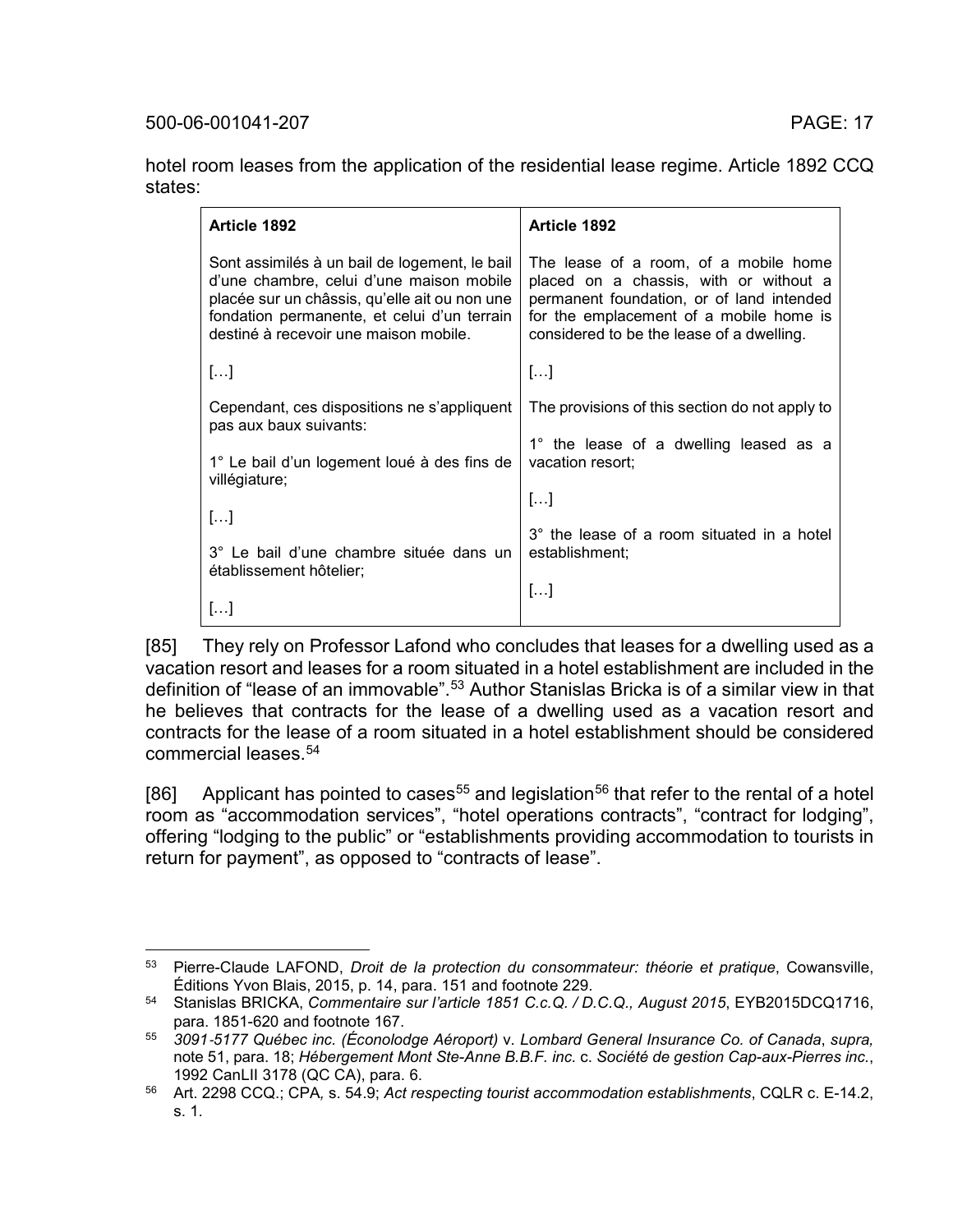[87] As such, the equation between a hotel room contract and the lease of an immovable is not automatic.

[88] Nonetheless, this point does not need to be decided here.

[89] It suffices to point out that the way Defendants describe their own business practice is more in line with a service contract than a contract of lease. Thus, even if Defendants were correct to argue section 272 of the CPA does not apply to the rental of a hotel room, it is far from clear that the contracts that group members sign with the Defendants should be characterized as such.

[90] In its plan of arguments, Benjamin describes itself as "an online travel agent" or an "aggregator of prices" (paras. 24 and 27 of their plan; affidavit of Yanin Patel, para. 5). Benjamin's terms and conditions specify that they do not control accommodation suppliers (exhibit P-33, pp. 235 to 240). Homeaway, B&B and CanadaStays describe themselves as "online accommodation aggregators" (para. 9) and their services as giving access to a website/platform allowing homeowners or property managers to offer vacation or short-term rentals (paras. 18, 19, 20, 21, 23, 24 and 25). Homeaway, B&B and CanadaStays specify that they are not a party to a rental contract (exhibit P-21, art. 1, exhibit P-22, art 1; exhibit P-25, art 1; exhibit P-26, art. 1). Hotwire describes itself as an "online accommodation aggregator" (para. 15 of the plan). Its terms and conditions indicate that their website is provided solely to assist customers in gathering information and transacting business with travel suppliers (exhibit P-20, p. 23). Orbitz describes itself as a "travel fare aggregator" and a "travel metasearch engine" (Affidavit of Christopher Jehle, para. 2). Priceline described itself as a website that allows third-party suppliers to provide hotel reservation services while Kayak described itself as an "internet search engine" (para. 33 of their Plan of Arguments) and specifies that it does not offer travel products and services (exhibit P-32A, p. 223). Six Continents notes that it operates "hotel reservation systems" (para. 8 of their plan). Accor's terms and conditions refer to "reservation services" (exhibit A-2 and P-24, p. 114). Hyatt's affidavit refers to itself as a "booking platform operator" (para. 12 of their plan). Hilton's terms and conditions note that when they offer reservation services for third party suppliers and that they are not involved in the transaction between the supplier and the customer (exhibit P-27, p. 166). Wyndham describes its services as "Web services" (exhibit P-31, p. 206).

<span id="page-17-0"></span>[91] Thus, in the majority of cases, Defendants act as intermediaries between the customer and the hotel establishments they will be staying in. Such services have been described by authors as travel agent contracts subject to the CPA and the *Travel Agents Act*[57](#page-17-1) rather than contracts for the lease of an immovable. It is worth noting that the *Travel Agents Act* defines a travel agent as a person who, on account of a third party, offers, "the booking or reservation of lodging accommodation".[58](#page-17-2)

<span id="page-17-1"></span> <sup>57</sup> *Travel Agents Act*, CQLR c. A-10. See for example, Nicole L'HEUREUX and Marc LACOURSIÈRE, *Droit de la consommation*, 6th ed., Cowansville, Éditions Yvon Blais, 2011, pp. 406 and 407.

<span id="page-17-2"></span><sup>58</sup> *Travel Agents Act, supra,* note [57,](#page-17-0) s. 2.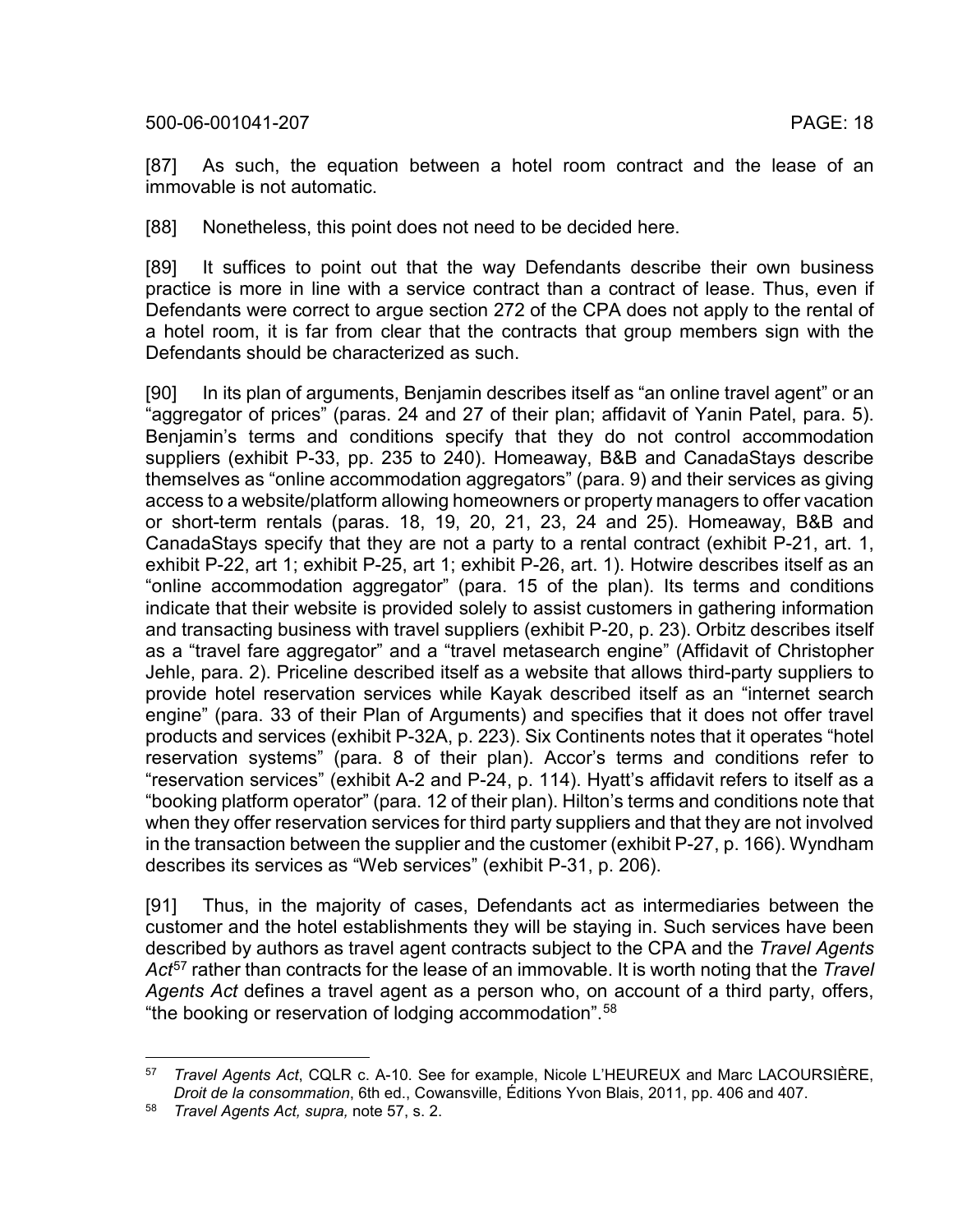[92] Similarly, the *Act Respecting the Quebec Sales Tax*[59](#page-18-0) distinguishes providers of a "digital accommodation platform" who bring together the supplier of an accommodation unit and its user from "operators of a sleeping-accommodation establishment" who carry on activities related to renting rooms in such an establishment.

[93] Here, Defendants activities are much closer to platform operators than accommodation providers. Most of them do not own the establishments they offer for rent. While it is true that a contract of lease does not require the lessor to be the owner of the property being leased, $60$  this is certainly a fact that can be taken into account in the characterization.

[94] Characterizing the contracts at issue will require that the trial judge consider "the full range of services offered" by the Defendants.<sup>[61](#page-18-2)</sup>

[95] Suffice it to say that the characterization offered by the Defendants (i.e.: "contracts for the lease" of an immovable) is not sufficiently clear to rule on the matter at the authorization stage.

[96] Thus, Defendants' argument is dismissed. The judge on the merits will be in a better position to characterize the various contracts at the issue and, if need be, rule on the applicability of the CPA.

[97] While this point is not determinative, the Court notes that Defendants argued forcefully that there were no common issues because their terms and conditions and business plans were different and yet, they invited the Court to assume that they were sufficiently similar to rule on the applicability of s. 6 and 6.1 of the CPA for all of them.

[98] This comforts the Court that the question of the applicability of sections 6 and 6.1 should be identified as a common issue to be determined by the trial judge on the basis of the evidence presented by each of the Defendants.

#### *1.3.3.3 No presumption of prejudice*

[99] Defendants argue that the presumption of prejudice implied in section 272 does not apply here.

[100] Their first argument in support of their assertion. i.e.: that section 6.1 excludes the application of section 272 to immovable leases has already been dealt with.

[101] The second argument is that Applicant has failed to allege the factual requirements for the presumption to apply.

<span id="page-18-1"></span><span id="page-18-0"></span> <sup>59</sup> *Act respecting the Québec sales tax*, CQLR c. T-0.1, s. 541.23.

<sup>60</sup> *9280-7536 Québec inc. (Syndic de)*, 2016 QCCS 3741, para. 36.

<span id="page-18-2"></span><sup>61</sup> *3091*‑*5177 Québec inc. (Éconolodge Aéroport)* v. *Lombard General Insurance Co. of Canada*, *supra*, note [51,](#page-15-3) para. 19.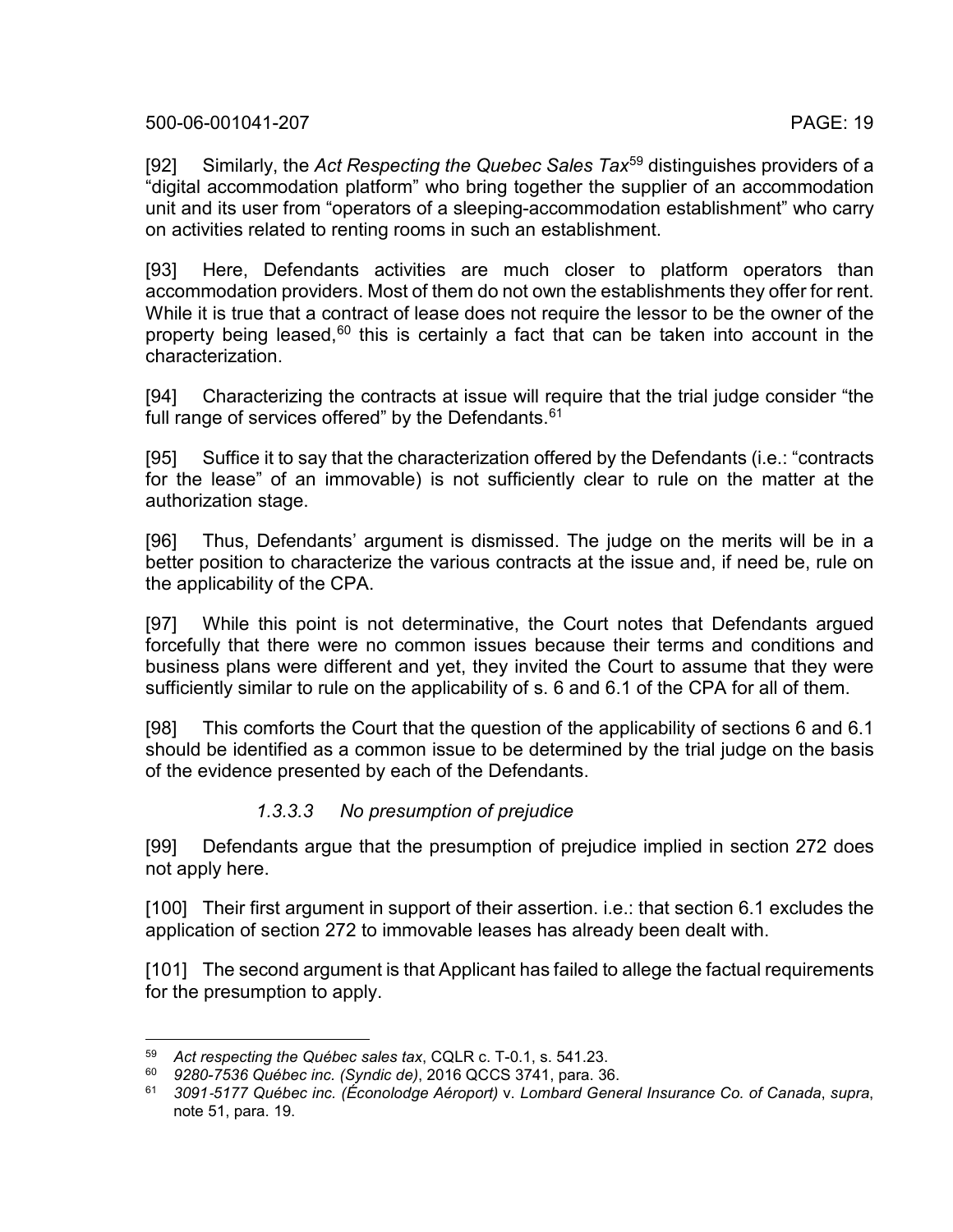[102] The Supreme Court of Canada in *Time* noted that a consumer who wishes to invoke the presumption of prejudice must satisfy four conditions: (1) that the merchant or manufacturer failed to fulfil one of the obligations imposed by Title II of the *Act*; (2) that the consumer saw the representation that constituted a prohibited practice; (3) that the consumer's seeing that representation resulted in the formation, amendment or performance of a consumer contract; and (4) that a sufficient nexus existed between the content of the representation and the goods or services covered by the contract.<sup>[62](#page-19-0)</sup>

[103] In the present matter, there is an allegation that Defendants breached section 224. There is little doubt that the consumer who made the reservation saw the initial advertised price. With regard to the causal effect or the sufficient nexus between the prohibited practice and the consent given, these questions are at best mixed questions of fact and law best left to the trial judge.

[104] For the time being, the Court must consider that it is not frivolous to claim that the presumption of prejudice applies. The Court notes that in *Air Canada*, the Court of Appeal observed that advertising a lower price in the initial phase was meant to attract and incite customers to continue using the website.<sup>[63](#page-19-1)</sup>

[105] Thus, the second requirement is satisfied.

#### 1.3.4 The Appropriateness of the Class Action Remedy (Article 575(3) CCP)

[106] Defendants note that the Application contains little information on this criterion. They point out that the number of potential members consists of a mere estimate on Applicant's part ("at a minimum tens of thousands" para. 4.1 of the Application).

[107] This is true. However, while the burden to show that the criteria are met falls upon the Applicant, one must take into consideration that, at the authorization stage, the bulk of the relevant information is in the hands of the Defendants. As justice Kasirer (then at the Court of Appeal) noted in *Sibiga*, [64](#page-19-2) when Defendants presumably have a clear picture of how many consumers are involved and they have not yet been obliged to share this information with the Applicant, they should not be allowed to complain that it would be unfair for them to approve the class action because the Applicant is unable to estimate the number of members.

[108] Defendants are undoubtedly aware of the number of reservations which were made in Quebec. The relevant period spans five years. One would expect that the number of members is not insignificant.

<span id="page-19-0"></span> <sup>62</sup> *Richard* v. *Time Inc.*, *supra*, note [30.](#page-9-4)

<span id="page-19-1"></span><sup>63</sup> *Union des consommateurs* c. *Air Canada*, *supra*, note [24,](#page-5-9) paras. 64 and 65.

<span id="page-19-2"></span><sup>64</sup> *Sibiga* c. *Fido Solutions inc.*, *supra*, not[e 13,](#page-4-0) para. 148; *Lévesque* c. *Vidéotron, s.e.n.c.*, *supra*, note [23,](#page-5-8) paras. 28 and 29.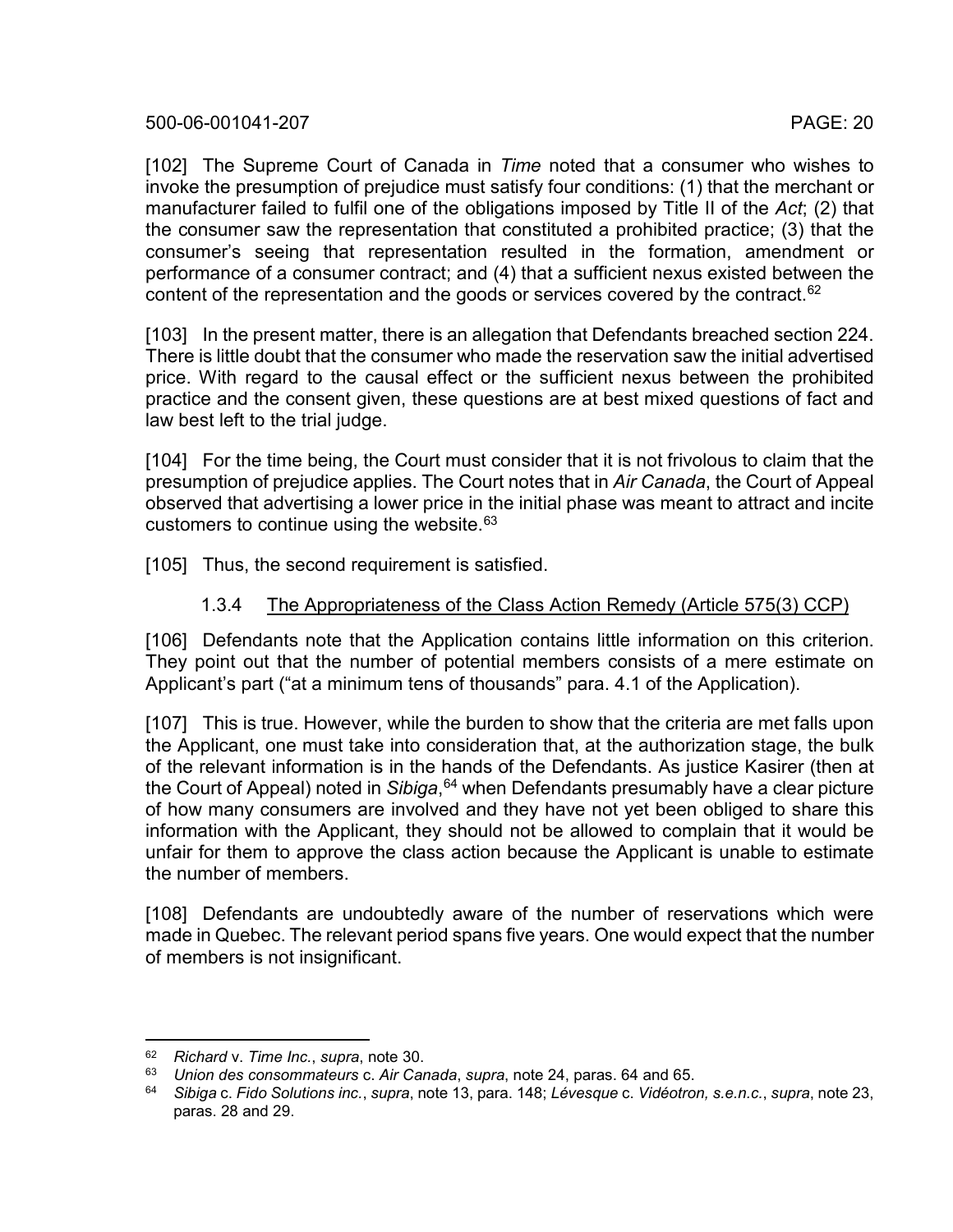[109] Furthermore, there is no way for the Applicant to identify these potential members or communicate with them.

[110] Finally, the amount of damages that individual members may be entitled to would make it impractical to proceed otherwise.

[111] Thus, this criterion is satisfied.

# 1.3.5 A Representative who can Properly Represent the Class Members

[112] The threshold for this requirement is low.

[113] The representative is interested in the suit, he is competent and has no conflict with the other potential group members.

[114] The fact that he has cast a wide net is not a bar to authorization.  $65$ 

### **2. How Should the Court Describe the Class, the Representative Plaintiff, the Main Issues to Be Dealt With Collectively and the Conclusions Sought in Relation to those Issues?**

- [115] Article 576 CCP states that the judgment authorizing a class action must:
	- 115.1. describe the classes and subclasses whose members will be bound by the class action judgment;
	- 115.2. appoint a representative plaintiff;
	- 115.3. identify the main issues to be dealt with collectively and the conclusions sought in relation to those issues; and
	- 115.4. determine the district in which the class action is to be instituted.

[116] The issue of the representative has been dealt with. The Applicant, Mr. Chafik Mihoubi, is appointed as class representative.

[117] There is no dispute as to the district in which the class action is to be instituted. The class action will be heard in the district of Montreal.

[118] This leaves the description of the class, the common questions and the conclusions.

<span id="page-20-0"></span> <sup>65</sup> *Union des consommateurs* c. *Air Canada*, *supra*, note [24,](#page-5-9) para. 82.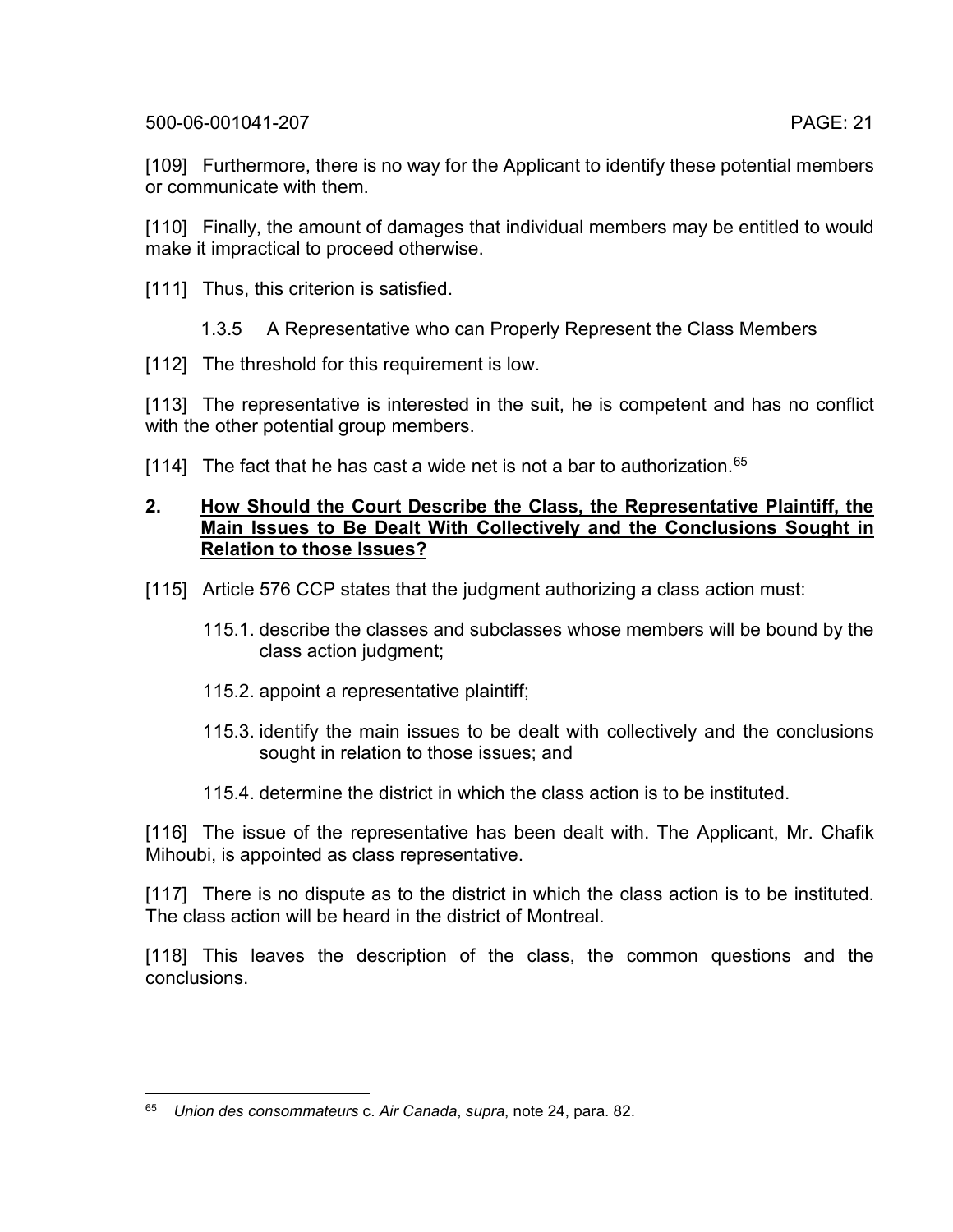## **2.1 Class Description**

[119] In *George* c. *Québec (Procureur général)*, [66](#page-21-0) the Court of Appeal ruled that the description of a proposed class should meet the following requirements:

119.1. The definition of the group must be based on objective criteria;

- 119.2. The criteria must have a rational basis;
- 119.3. The group definition must not be circular or imprecise; and
- 119.4. The class definition must not be based on a criterion or criteria that are contingent on the outcome of the class action on the merits.

[120] These requirements need to be respected at the outset of the class action because the group description specifies who is entitled to notices, who is entitled to relief (if relief is granted) and who will be bound by the judgment. $67$ 

[121] The group definition must not be overly broad and remain in line with the reality and the scope of the problem at the origin of the dispute. The court can redefine a class to ensure that "its dimensions are better aligned with the claim as framed by the applicant". This remedy should be preferred to simply refusing authorization. The class can also be redefined at later stages in the proceedings.<sup>[68](#page-21-2)</sup>

[122] Applicant wishes to file a class action on behalf of the following group:

[123] The definition of the class is straightforward and easy to understand.

[124] Defendants argue that time brackets should be added in the form of a beginning and closing date.

<span id="page-21-0"></span> <sup>66</sup> *George* c. *Québec (Procureur général)*, 2006 QCCA 1204, para. 40.

<span id="page-21-1"></span><sup>67</sup> *Cie de matériaux de construction BP Canada* v. *Fitzsimmons*, 2017 QCCA 1329, para. 49.

<span id="page-21-2"></span><sup>68</sup> *M.L.* c. *Guillot*, 2021 QCCA 1450, paras. 25 and 26; *Levy* c. *Nissan Canada inc.*, *supra*, note [6,](#page-2-5) paras. 41 to 43; *Sibiga* c. *Fido Solutions inc., supra,* note [13,](#page-4-0) paras. 136 and 137; *Blouin* v. *Parcs éoliens de la Seigneurie de Beaupré 2 et 3, s.e.n.c.*, 2016 QCCA 77, paras. 10 and 14; *Citoyens pour une qualité de vie/Citizens for a Quality of Life* v. *Aéroports de Montréal*, 2007 QCCA 1274, para. 74.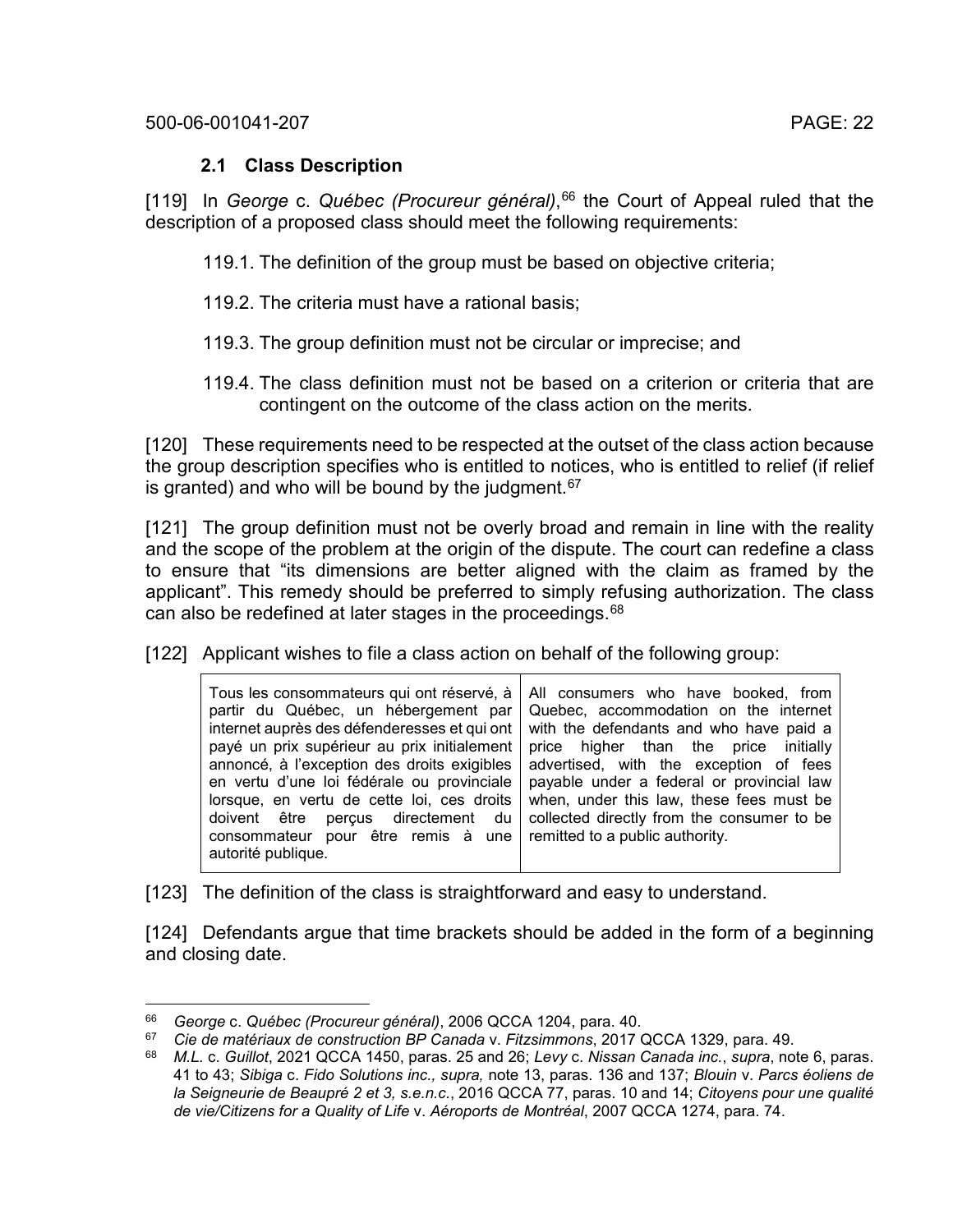[125] With regard to an initial date, Defendants are correct that any reservation made three years prior to the filing of the Application would be time barred. Thus, the date of January 27, 2017, will be used for the opening date.

[126] With regard to the closing date, they argue that one is required for group members to easily determine who is entitled to relief (if relief is granted) and who will be bound by the judgment. Knowing whether they are part of the group or not allows potential members to make an enlightened decision as to whether or not they wish to be excluded. The trend is to include a closing date.  $69$ 

[127] In some cases the date of the authorization judgment is used.<sup>[70](#page-22-1)</sup>

[128] Recently, the Court of Appeal suggested that, given that the reason for adding an end date is to allow members who wish to opt out to do so, a more appropriate date would be the date of publication of the notice to members announcing the certification of the class action. The court added that, the trial judge could always amend the class description at the time of trial.<sup>[71](#page-22-2)</sup> This solution, which was adopted by the Justice Gagnon in *U-Haul*, [72](#page-22-3) will be applied here.

[129] With regard to Defendants Homeaway, CanadaStays, B&B and Orbitz a different end date is warranted.

[130] On November 20, 2019, Homeaway migrated its websites Homeaway.com and Vacationrentals.com to Vrbo.com. On July 31, 2020, Canadastays.com migrated its website to Vrbo.com. Finally, on July 28, 2020, Bedandbreakfast.com migrated its website to Vrbo.com.[73](#page-22-4)

[131] Vrbo.com modified its online bookings process on September 28, 2020. Orbitz modified its online booking process on June 4, 2020.

[132] After these dates, users of Vrbo.com and Orbitz were advised of the total amount they could be expected to pay at checkout on the preliminary search results page. This amount took into consideration the dates they had selected, the particular accommodation, and the number of visitors.

[133] Therefore, these end dates will be used for those defendants.

[134] Finally, Benjamin pleads that the class should be modified since the jurisdiction of Quebec Courts over consumer contracts requires that said consumers be domiciled or

<span id="page-22-1"></span><span id="page-22-0"></span> <sup>69</sup> *Union des consommateurs* c. *Sirius XM Canada Holdings Inc.*, 2019 QCCS 4801, para. 38.

<sup>70</sup> *Lepage* c. *Société de l'assurance automobile du Québec*, 2019 QCCS 1195, para. 66; *Martel* c. *Kia Canada*, *supra*, note [23,](#page-5-8) para. 47; *Kennedy* c. *Colacem Canada inc.*, 2015 QCCS 222, para. 218 and 219.

<span id="page-22-2"></span><sup>71</sup> *Benamor* c. *Air Canada, supra,* note [4,](#page-2-3) para. 93.

<span id="page-22-3"></span><sup>72</sup> *Viot* c. *U-Haul Co. (Canada) ltée, supra*, note [48,](#page-13-6) para. 141.

<span id="page-22-4"></span><sup>73</sup> Affidavit of Kelly Lynn, exhibit P-2.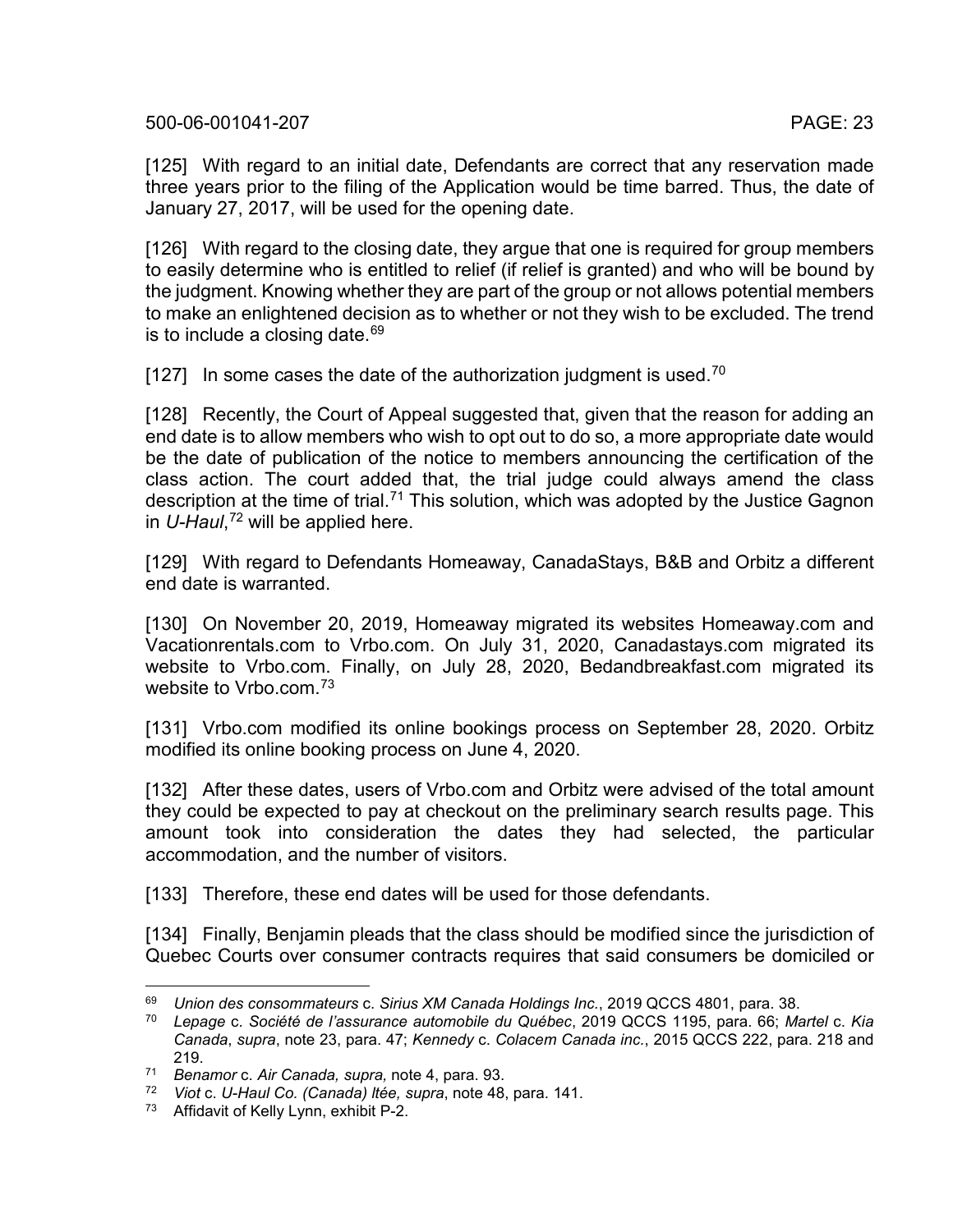residents of the province of Quebec.<sup>[74](#page-23-0)</sup> However, jurisdiction also exists when a fault was committed in Quebec or an injurious act was committed in Quebec. Applicant alleges that Defendants committed a fault in failing to respect the provisions of s 224 CPA regarding advertising. When the customer reserved in Quebec this improper advertising occurred in Quebec.

[135] Nonetheless, as Applicant's recourse is based on the CPA, the Court will use the wording approved by the Court of Appeal in *Air Canada*[75](#page-23-1) which is "Consumers within the meaning of the *Consumer Protection Act*, residing in the province of Quebec at the time of purchase".

#### **2.2 Common Questions and Conclusions sought**

[136] With regard to the common questions, Defendants plead that punitive damages and the words "mobile applications" should be removed.

#### 2.2.1 Punitive Damages

[137] With regard to the first point, Defendants argue that the alleged facts do not support a claim for punitive damages.

[138] Punitive damages can only be awarded when they are "provided for by law."<sup>[76](#page-23-2)</sup>

[139] Here, Applicant relies on article 272 of the CPA, which provides for the possibility of punitive damages if the merchant fails to fulfil an obligation, imposed on them by the CPA.

[140] The Supreme Court of Canada<sup>[77](#page-23-3)</sup> has stated that such damages have a preventive objective. Their purpose is "to discourage the repetition of undesirable conduct." They may only be awarded in the presence of "intentional, malicious or vexatious" violations of the CPA or conduct that displays "ignorance, carelessness or serious negligence with respect to their obligations and consumers' rights under the CPA." Such an evaluation requires consideration of "the whole of the merchant's conduct at the time of and after the violation<sup>"[78](#page-23-4)</sup>

[141] Such a factual analysis of the overall circumstances would be inappropriate to conduct at the authorization stage.

[142] While it is true that courts have sometimes denied claims for punitive damages at the authorization stage, they have usually done so in the absence of factual allegations

<span id="page-23-0"></span> <sup>74</sup> Art. 3149 CCQ.

<span id="page-23-1"></span><sup>75</sup> *Union des consommateurs* c. *Air Canada, supra,* note [24,](#page-5-9) para. 6.

<sup>76</sup> Art. 1621 CCQ.

<span id="page-23-3"></span><span id="page-23-2"></span><sup>77</sup> *Richard* v. *Time Inc.*, *supra*, note [30.](#page-9-4)

<span id="page-23-4"></span><sup>78</sup> *Ibid*, para. 180.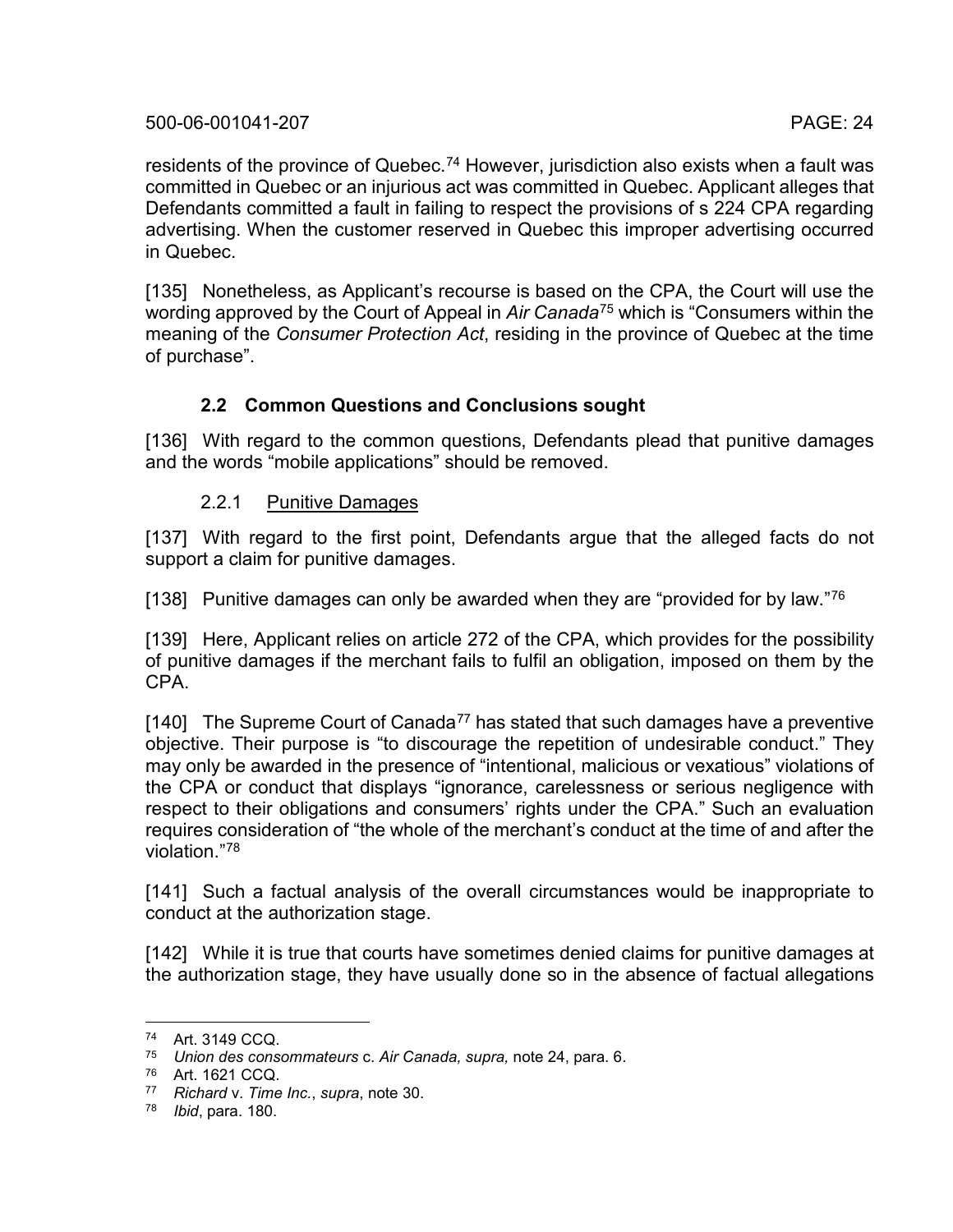demonstrating intentional violations or carelessness<sup>[79](#page-24-0)</sup> or in the presence of a manufacturer's timely recall.<sup>[80](#page-24-1)</sup> In most cases, it does not fall upon the authorization judge to decide whether or not punitive damages are warranted.<sup>[81](#page-24-2)</sup>

[143] Here, while the factual allegations are slim, Applicant does allege that the Defendants' violations are deliberate. He adds that the UK Competition and Markets Authority has identified widespread concerns with regard to hotel booking sites including the charging of hidden fees.<sup>[82](#page-24-3)</sup> Most Defendants, notwithstanding the filing of the application and the ruling of the Court of Appeal in *Air Canada* have refused to modify their procedure.

[144] Without deciding on the appropriateness of punitive damages in the present case, it suffices to note that these allegations, if proven, could possibly lead to a court to decide that the claim for punitive damages fulfils the requirements of the test set out by the Supreme Court of Canada.

#### 2.2.2 Mobile applications

[145] Defendants allege that there are no allegations regarding mobile applications. This is only partially true as section 2.1 contains a footnote that refers to mobile applications.

[146] The class already refers to consumers who made reservations using the internet. As such, the type of device used (computer, tablet or cell phone), the hardware method (Ethernet, Wi-Fi or Cell data) or software method (website or mobile app) through which group members connect to the internet are irrelevant to the determination of the answers to common questions.

[147] Therefore, though redundant, the terms "mobile applications" will be kept because any contract concluded through a mobile app would be already included in the group definition as such contracts would have been concluded through the internet.

[148] Thus, the questions to be dealt collectively and conclusions will be substantially as stated in the Re-Amended Application of November 1, 2021, with minor adjustments.

[149] Notably a question will be added with regard to the qualification of Defendant's contracts and the applicability of the exclusion of sections 6 and 6.1 of the CPA.

<span id="page-24-0"></span> <sup>79</sup> *Karras* c. *Société des loteries du Québec*, 2019 QCCA 813, paras. 48 and 49; *Perreault* c. *McNeil PDI inc.*, 2012 QCCA 713, paras. 75 and 76 (Motion for leave to appeal to the Supreme Court dismissed (Can C.S., 2012-10-25) 34877).

<span id="page-24-1"></span><sup>80</sup> *Paquette* c. *Samsung Electronics Canada inc.*, 2020 QCCS 1160, paras. 43 to 45.

<span id="page-24-3"></span><span id="page-24-2"></span><sup>81</sup> *Union des consommateurs* c. *Bell Mobilité inc.*, 2017 QCCA 504, para. 42.

<sup>82</sup> *Re-modified Application dated November 1, 2021*, paras. 2.137 to 2.141; exhibit P-38.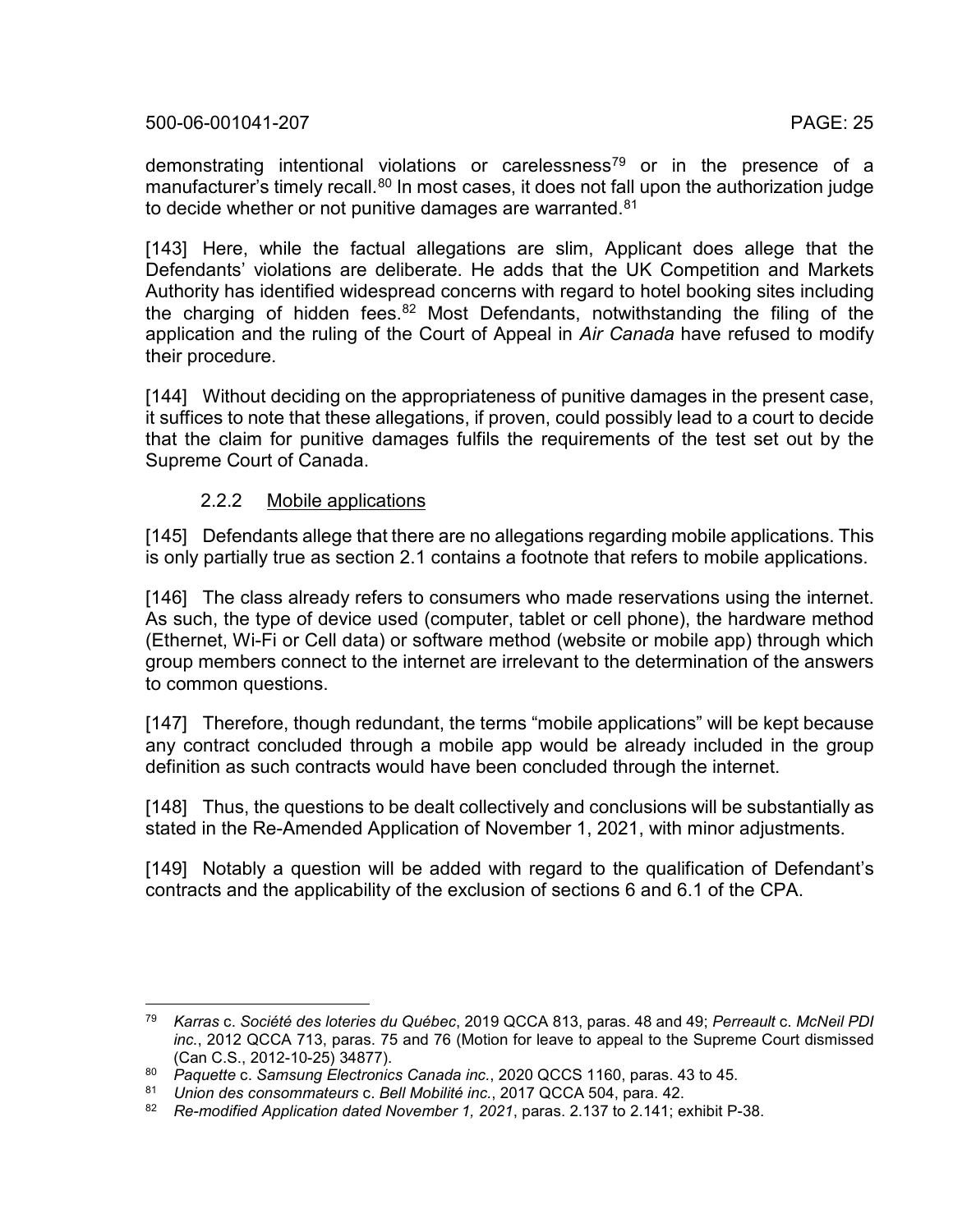#### **CONCLUSION**

[150] The class action is authorized.

[151] The proposed class is modified to add an end date.

[152] A common question is added regarding sections 6 and 6.1 of the CPA.

[153] With regard to the notices and the Applicant's request to obtain the email addresses of the class members, the Court will convene the parties to a case management hearing in the event they cannot agree on same.

# **FOR THESE REASONS, THE COURT:**

| [154] <b>GRANTS</b> the Modified Application<br>to Authorize a Class Action<br>dated<br>November 1, 2021, in part;                                                                                                                                                                                                                                                                                                                                                                                                                                                                                                                                                                                                                                                           | <b>ACCORDE</b> en partie la Demande pour<br>autorisation d'exercer une action collective<br>et pour être représentant modifiée du 1 <sup>er</sup><br>novembre 2021;                                                                                                                                                                                                                                                                                                                                                                                                                                                                                                                                                                                                                             |
|------------------------------------------------------------------------------------------------------------------------------------------------------------------------------------------------------------------------------------------------------------------------------------------------------------------------------------------------------------------------------------------------------------------------------------------------------------------------------------------------------------------------------------------------------------------------------------------------------------------------------------------------------------------------------------------------------------------------------------------------------------------------------|-------------------------------------------------------------------------------------------------------------------------------------------------------------------------------------------------------------------------------------------------------------------------------------------------------------------------------------------------------------------------------------------------------------------------------------------------------------------------------------------------------------------------------------------------------------------------------------------------------------------------------------------------------------------------------------------------------------------------------------------------------------------------------------------------|
| [155] <b>AUTHORIZES</b> the bringing of a<br>class action in the form of an originating<br>application in contractual liability and<br>punitive damages;                                                                                                                                                                                                                                                                                                                                                                                                                                                                                                                                                                                                                     | <b>AUTORISE</b> l'introduction d'une<br>action<br>collective sous la forme d'une demande<br>introductive d'instance en responsabilité<br>contractuelle et en dommages punitifs;                                                                                                                                                                                                                                                                                                                                                                                                                                                                                                                                                                                                                 |
| [156] <b>APPOINTS</b> Applicant, Mr. Chafik<br>Mihoubi, as representative plaintiff for the<br>persons included in the following classes:                                                                                                                                                                                                                                                                                                                                                                                                                                                                                                                                                                                                                                    | <b>ATTRIBUE</b> au<br>demandeur,<br>monsieur<br>Chafik Mihoubi, le statut de représentant<br>personnes comprises<br>des<br>dans<br>les<br>groupes ci-après décrits :                                                                                                                                                                                                                                                                                                                                                                                                                                                                                                                                                                                                                            |
| 1) Consumers within the meaning of the<br>Consumer Protection Act, residing in<br>the province of Quebec at the time of<br>their reservation, who,<br>between<br>January 27, 2017, and [the date which<br>will be retained for the publication of<br>notices], booked accommodation on<br>the internet with the Defendants,<br>Priceline.com L.L.C., Hotwire, Inc.,<br>Software<br>KAYAK<br>Corporation,<br>Benjamin & Brothers L.L.C., Accor,<br>S.A., Hilton Worldwide Holdings, Inc.,<br>Six Continents Hotels, Inc., Hyatt<br>Corporation or Wyndham Hotels<br>Group, L.L.C. and who paid a price<br>the<br>higher than<br>price<br>initially<br>advertised, with the exception of fees<br>payable under a federal or provincial<br>law when, under this law, these fees | Tout consommateur au sens de la Loi<br>1)<br>sur la protection du consommateur,<br>résidant au Québec au moment de la<br>réservation, qui, entre le 27 janvier<br>2017 et [la date qui sera retenue pour<br>la publication des avis], a réservé un<br>hébergement par internet auprès des<br>défenderesses Priceline.com L.L.C.,<br><b>KAYAK</b><br>Software<br>Hotwire,<br>inc.,<br>Corporation, Benjamin & Brothers<br>L.L.C., Accor, S.A., Hilton Worldwide<br>Holdings, inc., Six Continents Hotels,<br>inc., Hyatt Corporation ou Wyndham<br>Hotel Group, L.L.C. et qui a payé un<br>prix supérieur au prix initialement<br>annoncé, à l'exception des droits<br>exigibles en vertu d'une loi fédérale ou<br>provinciale lorsque, en vertu de cette<br>loi, ces droits doivent être perçus |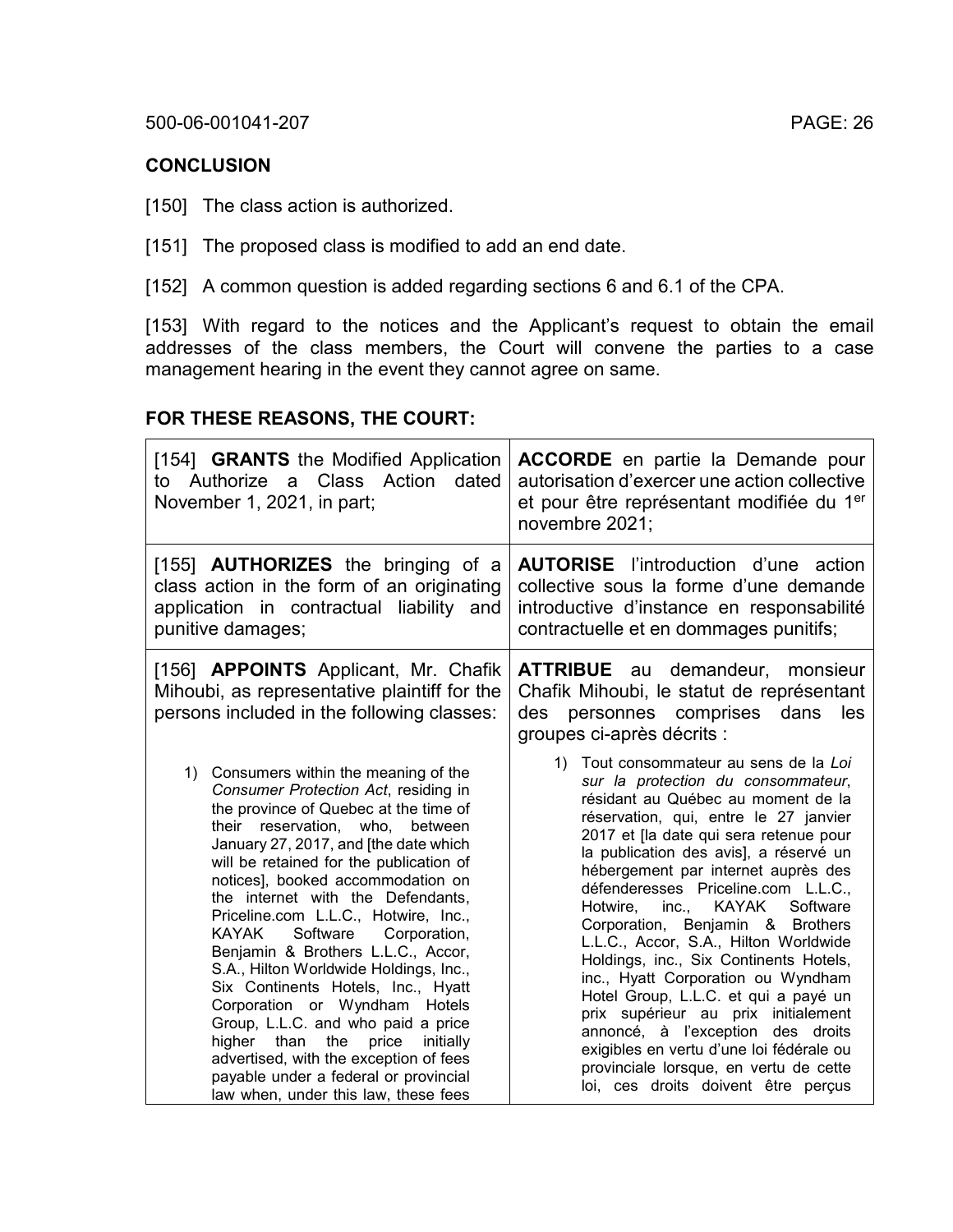must be collected directly from the consumer to be remitted to a public authority.

- 2) Consumers within the meaning of the *Consumer Protection Act*, residing in the province of Quebec at the time of their reservation, who, between January 27, 2017, and September 28, 2020, booked accommodation on the internet with the Defendants Defendants Homeaway.com, Inc., Bedandbreakfast.com, Inc. or Canadastays (1760335 Ontario, Inc.), and who paid a price higher than the price initially advertised, with the exception of fees payable under a federal or provincial law when, under this law, these fees must be collected directly from the consumer to be remitted to a public authority.
- 3) Consumers within the meaning of the *Consumer Protection Act*, residing in the province of Quebec at the time of their reservation, who, between January 27, 2017, and June 4, 2020, booked accommodation on the internet with the Defendant Orbitz Worldwide, L.L.C., and who paid a price higher than the price initially advertised, with the exception of fees payable under a federal or provincial law when, under this law, these fees must be collected directly from the consumer to be remitted to a public authority.

[157] **IDENTIFIES** the principal questions of fact and law to be treated collectively as follows:

- 1) Are the contracts between Class Members and Defendants contracts regarding the lease of an immovable within the meaning of sections 6 and 6.1 of the CPA?
- 2) Are the first prices that appear on the Defendants' websites and mobile applications following a search for accommodations advertised prices within the meaning of Section 224(c) of the CPA?

directement du consommateur pour être remis à une autorité publique.

- 2) Tout consommateur au sens de la *Loi sur la protection du consommateur*, résidant au Québec au moment de la réservation, qui, entre le 27 janvier 2017 et le 28 septembre 2020, a réservé un hébergement par internet<br>auprès des défenderesses défenderesses Homeaway.com, inc., Bedandbreakfast.com, inc. ou Canadastays (1760335 Ontario, Inc.) et qui a payé un prix supérieur au prix initialement annoncé, à l'exception des droits exigibles en vertu d'une loi fédérale ou provinciale lorsque, en vertu de cette loi, ces droits doivent être perçus directement du consommateur pour être remis à une autorité publique.
- 3) Tout consommateur au sens de la *Loi sur la protection du consommateur*, résidant au Québec au moment de la réservation, qui, entre le 27 janvier 2017 et le 4 juin 2020, a réservé un hébergement par internet auprès de la défenderesse Orbitz Worldwide, L.L.C. et qui a payé un prix supérieur au prix initialement annoncé, à l'exception des droits exigibles en vertu d'une loi fédérale ou provinciale lorsque, en vertu de cette loi, ces droits doivent être perçus directement du consommateur pour être remis à une autorité publique.

**IDENTIFIE** les principales questions de fait et de droit à être traitées collectivement comme suit :

- 1) Les contrats conclus entre les membres du groupe et les Défenderesses sont-ils des contrats concernant la location d'un immeuble au sens des articles 6 et 6.1 de la LPC?
- 2) Les premiers prix qui apparaissent sur les sites internet et les applications mobiles des défenderesses à la suite d'une recherche pour un hébergement sont-ils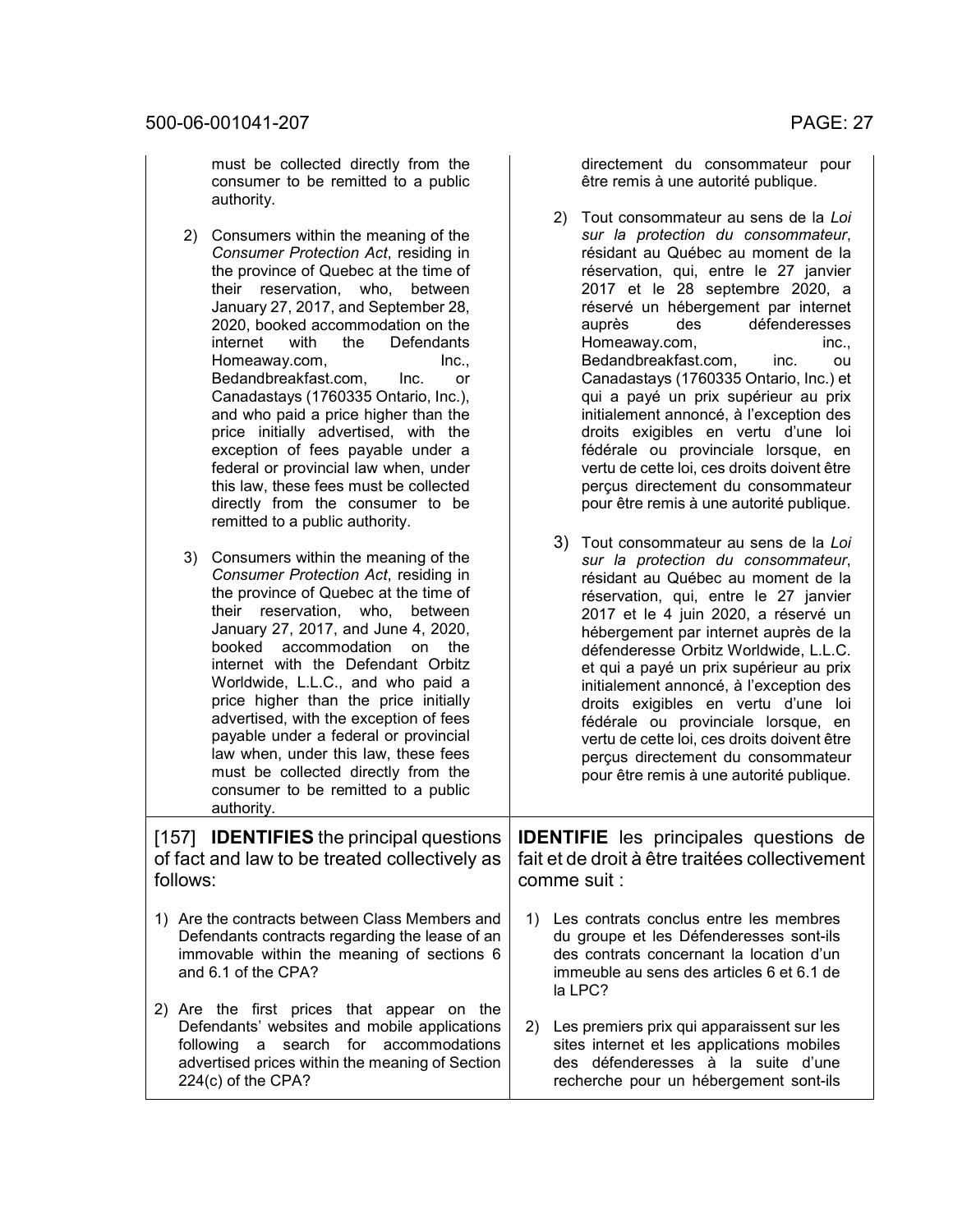|    | 3) Did the Defendants breach their obligations<br>under the CPA by advertising on their websites                                                                                                                                                                                                                                             |    | des prix annoncés au sens de l'article<br>224 c) LPC?                                                                                                                                                                                                                                                                                 |  |
|----|----------------------------------------------------------------------------------------------------------------------------------------------------------------------------------------------------------------------------------------------------------------------------------------------------------------------------------------------|----|---------------------------------------------------------------------------------------------------------------------------------------------------------------------------------------------------------------------------------------------------------------------------------------------------------------------------------------|--|
|    | and mobile applications a lower price than the<br>one ultimately charged?                                                                                                                                                                                                                                                                    |    | 3) Les défenderesses ont-elles manqué à<br>obligations sous la<br>LPC en<br>leurs                                                                                                                                                                                                                                                     |  |
| 4) | Did the Defendants breach their obligations<br>under the CPA by placing more emphasis on<br>the price per night than the price of the stay?                                                                                                                                                                                                  |    | annonçant sur leurs sites et leurs<br>applications mobiles un prix moins élevé<br>que celui ultimement facturé ?                                                                                                                                                                                                                      |  |
|    | 5) Are<br>the<br>class<br>members<br>entitled<br>to<br>compensation for the difference between the<br>advertised price and the invoiced price, less<br>taxes and duties provided for in the exceptions                                                                                                                                       |    | 4) Les défenderesses ont-elles manqué à<br>leurs obligations sous la LPC en<br>accordant plus d'importance au prix par<br>nuit qu'au prix du séjour?                                                                                                                                                                                  |  |
|    | to article 224(3) CPA and article 91.8 of the<br>Regulation?                                                                                                                                                                                                                                                                                 | 5) | Les membres du groupe ont-ils droit à une<br>compensation<br>correspondant<br>à<br>la                                                                                                                                                                                                                                                 |  |
|    | 6) Should the defendants be ordered to pay<br>punitive damages to the class members?                                                                                                                                                                                                                                                         |    | différence entre le prix annoncé et le prix<br>facturé, moins les taxes et droits prévus<br>aux exceptions des articles 224, alinéa 3<br>de la LPC et 91.8 du Règlement?                                                                                                                                                              |  |
|    | 7) Should the members' claims be recovered<br>collectively?                                                                                                                                                                                                                                                                                  |    | 6) Les défenderesses doivent-elles être                                                                                                                                                                                                                                                                                               |  |
|    | 8) What is the amount of the fees unlawfully<br>charged to each class member?                                                                                                                                                                                                                                                                |    | condamnées à verser dommages punitifs<br>aux membres du groupe?                                                                                                                                                                                                                                                                       |  |
|    |                                                                                                                                                                                                                                                                                                                                              | 7) | les<br>Est-ce que<br>réclamations<br>des<br>membres<br>doivent<br>être<br>recouvrées<br>collectivement?                                                                                                                                                                                                                               |  |
|    |                                                                                                                                                                                                                                                                                                                                              | 8) | Quel est le montant des frais exigés<br>illégalement à chaque<br>membre<br>du<br>groupe?                                                                                                                                                                                                                                              |  |
|    | [158] <b>IDENTIFIES</b><br>the<br>conclusions<br>sought by the class action to be instituted<br>as being the following:                                                                                                                                                                                                                      |    | <b>IDENTIFIE</b> les conclusions recherchées<br>par l'action collective à intenter comme<br>étant les suivantes :                                                                                                                                                                                                                     |  |
|    | GRANT the class action for all members of the<br>classes.                                                                                                                                                                                                                                                                                    |    | ACCUEILLIR l'action collective pour tous les<br>membres des groupes.                                                                                                                                                                                                                                                                  |  |
|    | ORDER the Defendants to pay the difference<br>between the amount charged and the amount<br>advertised, less taxes and fees provided for in<br>the exceptions of section 224(3) of the CPA<br>and section 91.8 of the Regulations, with legal<br>interest and additional indemnity from the date<br>of the present request for authorization. |    | CONDAMNER les défenderesses à payer la<br>différence entre le montant facturé et le<br>montant annoncé, moins les taxes et droits<br>prévus aux exceptions des articles 224(3) de la<br>LPC et 91.8 du Règlement, avec l'intérêt légal<br>et l'indemnité additionnelle à compter de la<br>date de la présente demande d'autorisation. |  |
|    | ORDER the Defendants to pay punitive<br>damages in an amount to be determined, with<br>the legal interest and additional indemnity from<br>the date of the judgment to be rendered.                                                                                                                                                          |    | CONDAMNER les défenderesses à payer des<br>dommages punitifs pour un montant à être<br>déterminé, avec l'intérêt légal et l'indemnité                                                                                                                                                                                                 |  |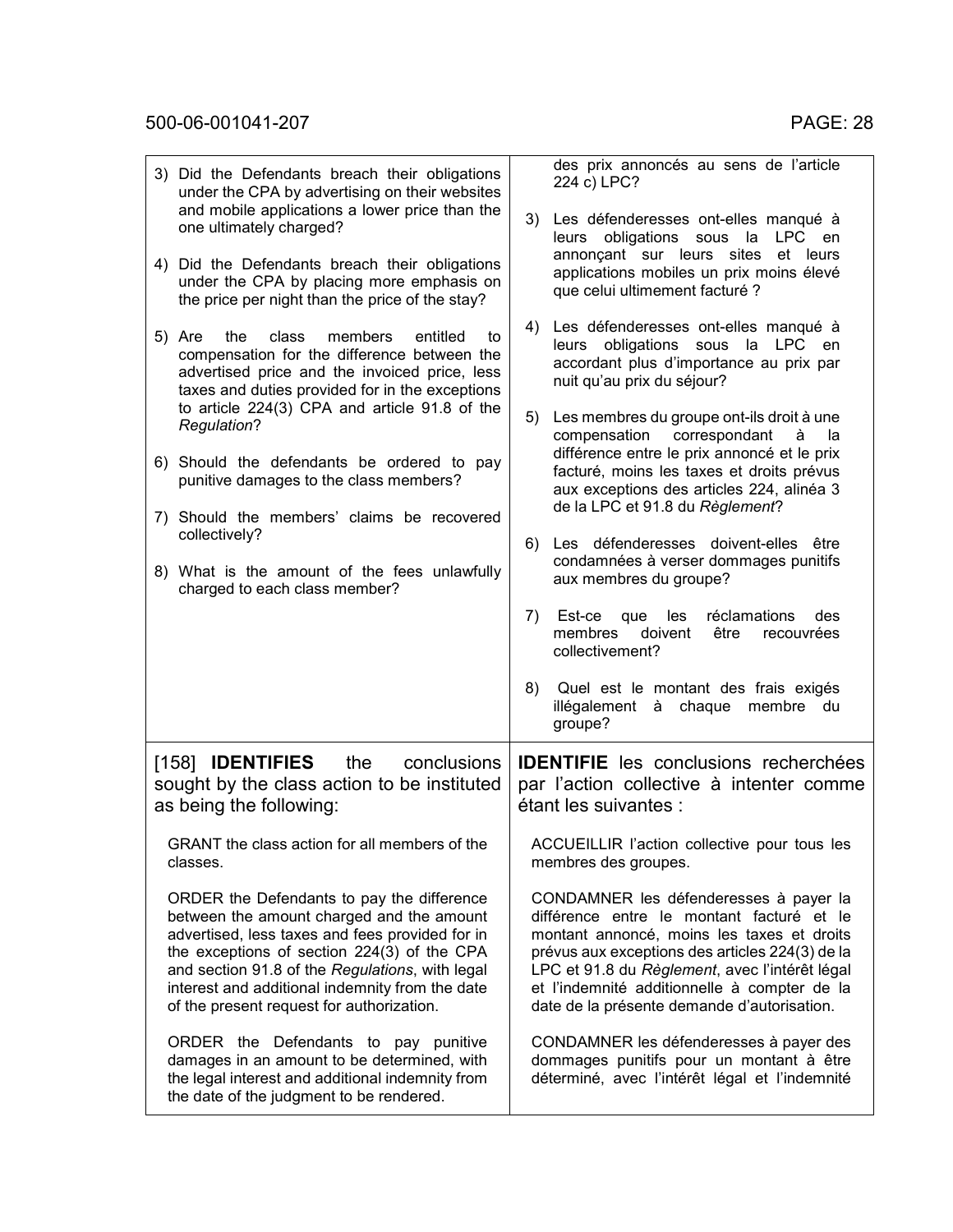| ORDER the collective recovery of these<br>amounts.                                                                                                                                                                                                                                                                                                                                                                                                                                                        | additionnelle à compter de la date du jugement<br>à être prononcé.                                                                                                                                                                                                                                                                                                                                                                                                                                                         |
|-----------------------------------------------------------------------------------------------------------------------------------------------------------------------------------------------------------------------------------------------------------------------------------------------------------------------------------------------------------------------------------------------------------------------------------------------------------------------------------------------------------|----------------------------------------------------------------------------------------------------------------------------------------------------------------------------------------------------------------------------------------------------------------------------------------------------------------------------------------------------------------------------------------------------------------------------------------------------------------------------------------------------------------------------|
| THE WHOLE with legal costs, including expert<br>fees, the cost of notices and administrator                                                                                                                                                                                                                                                                                                                                                                                                               | ORDONNER le recouvrement collectif de ces<br>sommes.                                                                                                                                                                                                                                                                                                                                                                                                                                                                       |
| expenses.                                                                                                                                                                                                                                                                                                                                                                                                                                                                                                 | LE TOUT avec frais de justice, incluant les frais<br>d'experts, d'avis et de dépenses<br>d'un<br>administrateur.                                                                                                                                                                                                                                                                                                                                                                                                           |
| [159] <b>CONVENES</b> the parties to a further<br>hearing to hear representations on the<br>request for information, the content of the<br>notices required under article 579 of the<br>Civil Code of Procedure, the appropriate<br>communication or publication of the said<br>notice and the appropriate delay for a<br>class member to request exclusion, such<br>hearing to take place within 60 days of the<br>present judgment, on a date to be<br>determined between the parties and the<br>Court; | <b>CONVOQUE</b> les parties à une audience<br>d'entendre leurs représentations<br>afin<br>quant aux demandes de documents, le<br>contenu de l'avis requis en vertu de<br>l'article 579 du Code de procédure civile,<br>communication ou<br>publication<br>la<br>la<br>appropriée dudit avis et le délai approprié<br>pour qu'un membre du groupe demande<br>l'exclusion, une telle audience doit avoir<br>lieu dans les 60 jours du présent jugement,<br>à une date à être déterminée entre les<br>parties et le Tribunal; |
| [160] <b>DECLARES</b> that all class members<br>who have not requested their exclusion<br>will be bound by any judgment to be<br>rendered on the class action to be<br>instituted in the manner provided for by the<br>law;                                                                                                                                                                                                                                                                               | <b>DECLARE</b> que tous les membres du<br>groupe qui n'ont pas demandé leur<br>exclusion sont liés par tout jugement à<br>rendre sur l'action collective à intenter de<br>la manière prévue par la loi;                                                                                                                                                                                                                                                                                                                    |
| [161] <b>DECLARES</b> that the class action<br>will be heard in the district of Montreal.                                                                                                                                                                                                                                                                                                                                                                                                                 | <b>DECLARE</b> que l'action collective sera<br>entendue dans le district de Montréal.                                                                                                                                                                                                                                                                                                                                                                                                                                      |
| [162] <b>THE WHOLE</b> with costs.                                                                                                                                                                                                                                                                                                                                                                                                                                                                        | <b>LE TOUT</b> avec les frais de justice.                                                                                                                                                                                                                                                                                                                                                                                                                                                                                  |

 $\overline{\phantom{a}}$ 

MARTIN F. SHEEHAN, J.S.C.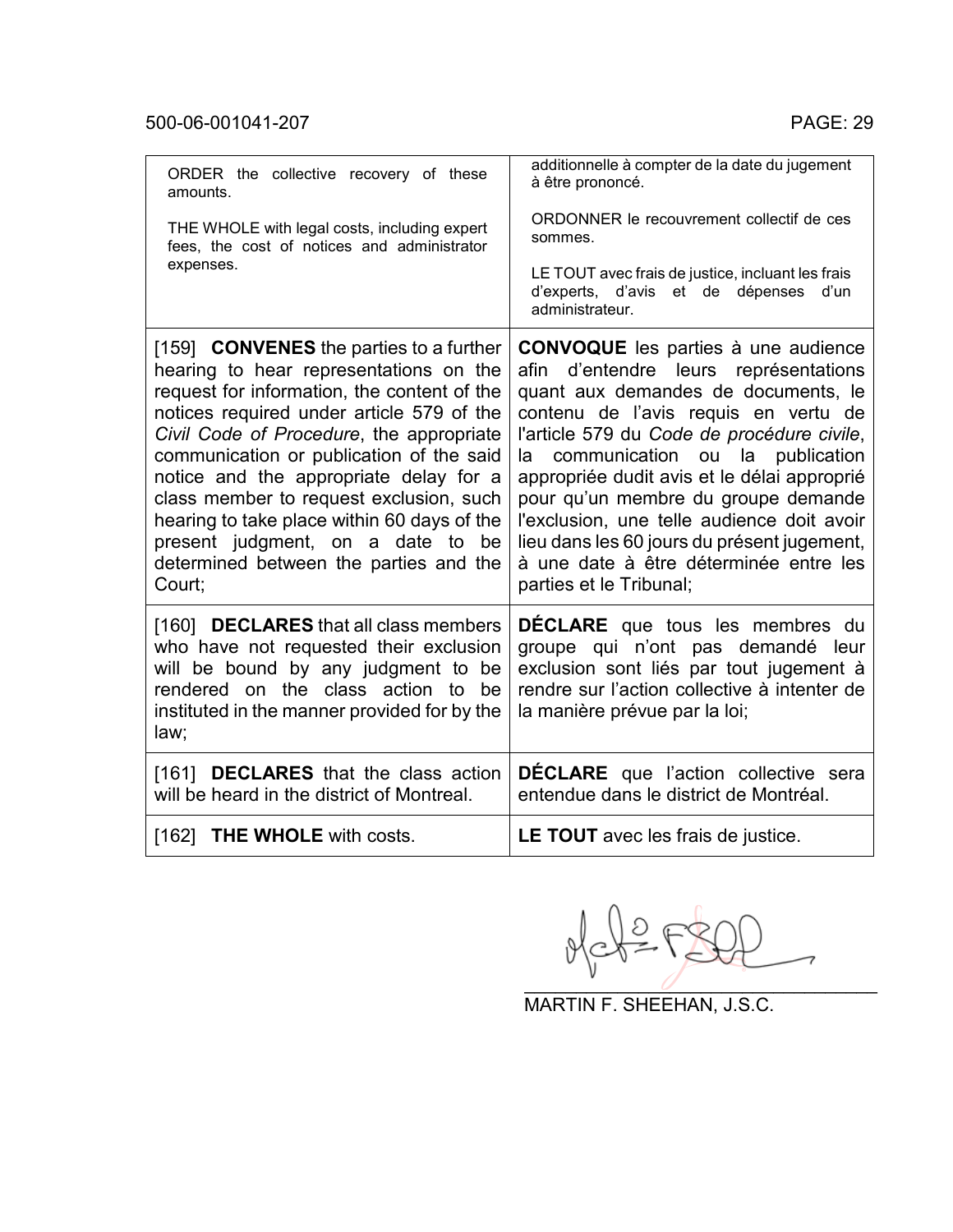Mtre Mathieu Charest-Beaudry Mtre Lex Gill **TRUDEL JOHNSTON & LESPÉRANCE** Mtre Bruno Grenier Mtre Cory Verbauwhede **GRENIER VERBAUWHEDE AVOCATS INC.** Mtre Peter Shams **HADEKEL SHAMS S.E.N.C.R.L.** Counsels for the Applicant

Mtre Éric Préfontaine Mtre Annie-Claude Authier **OSLER, HOSKIN & HARCOURT, S.E.N.C.R.L.,S.R.L.** Counsels for the Defendant Hyatt Hotels Corporation

Mtre Fadi Amine **MILLER THOMSON S.E.N.C.R.L.** Counsel for the Defendants Priceline.com, L.L.C. and Kayak Software Corporation

Mtre Eric Lefebvre Mtre Claudette van Zyl **NORTON ROSE FULBRIGHT CANADA S.E.N.C.R.L., S.R.L.** Counsels for the Defendants Hotwire, Inc., Homeaway.com, Inc., Bedandbreakfast.com, Inc., Canadastays (1760335 Ontario Inc.) and Orbitz Worldwide, L.L.C.

Mtre Jean Saint-Onge Mtre Alexander L. De Zordo Mtre Karine Chênevert **BORDEN LADNER GERVAIS S.E.N.C.R.L., S.R.L.** Counsels for the Defendants Accor, S.A. and Hilton Worldwide Holdings, Inc.

Mtre Myriam Brixi **LAVERY, DE BILLY S.E.N.C.R.L.** M. Joseph David Timothy Pinos **CASSELS BROCK & BLACKWELL LLP** Counsels for the Defendant Six Continents Hotels, Inc.

Mtre Simon Jun Seida Mtre Anthony Cayer **BLAKE, CASSELS & GRAYDON S.E.N.C.R.L.** Counsels for the Defendant Wyndham Hotel Group, L.L.C.